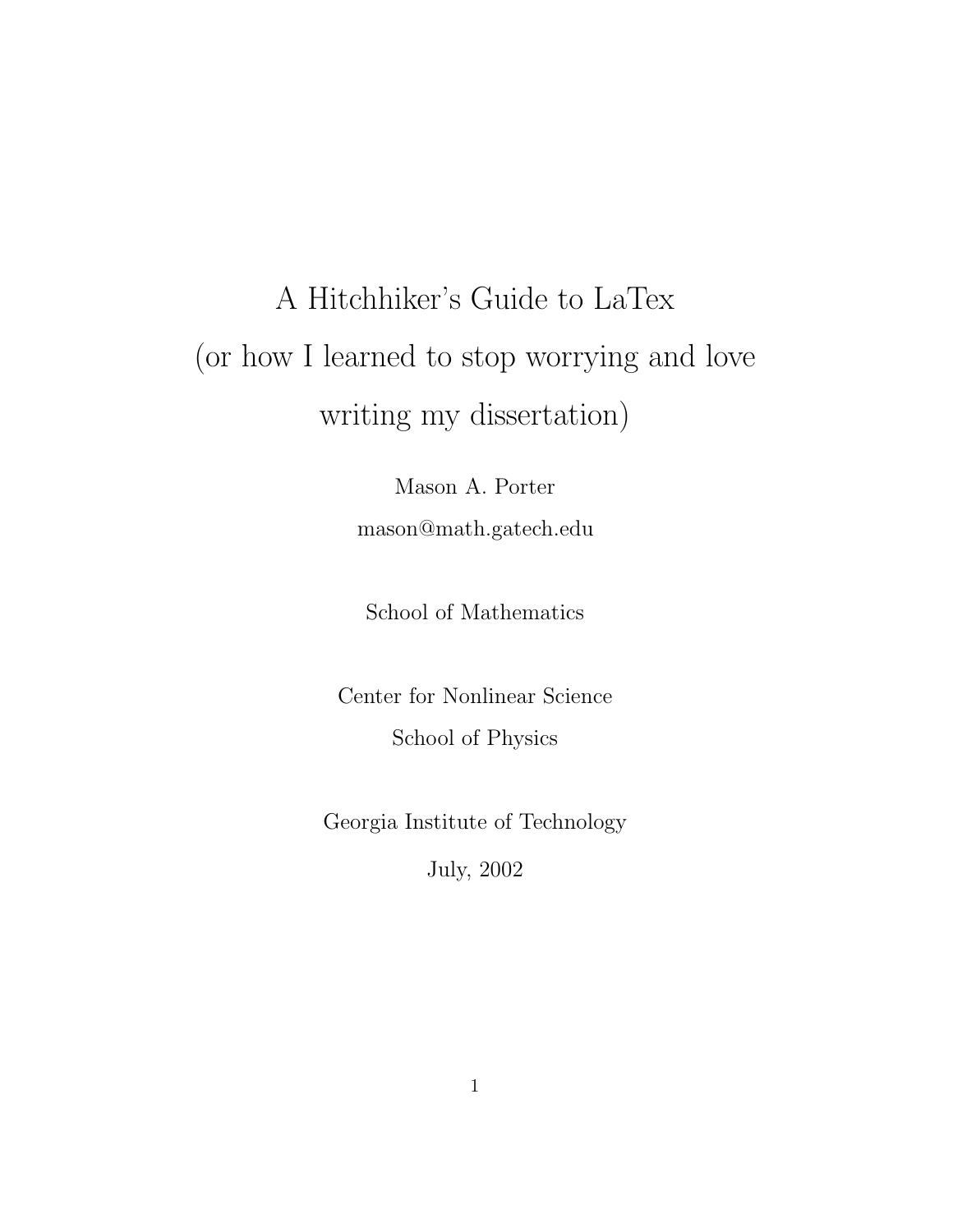# **1 Introduction**

LaTex (which is pronounced LAY-TECK) is commonly used by scientists to write their research articles, as it is the easiest for them to include mathematical symbols, figures, tables, etc. in their work in a platform-independent manner. Increasingly many scientific journals require that submitted articles be typeset in LaTex. The purpose of this article is to provide a minimalist introduction to LaTex.

# **2 Headers**

The header used in this document is

```
\documentclass[12 pt]{article}
```
\usepackage{amsmath,amstext,amsgen,amsbsy,amsopn,amsfonts,graphicx, overcite,theorem}

```
\renewcommand{\baselinestretch}{1.5}
```
### \begin{document}

One must first specify the type of document one is writing, as each style entails the availability (or lack thereof) of certain commands and formats. The 'article' type is our primary concern, but several others include 'letter', 'book', and 'report'. Additionally, many universities (including Cornell University) have special variations of reports corresponding to the required style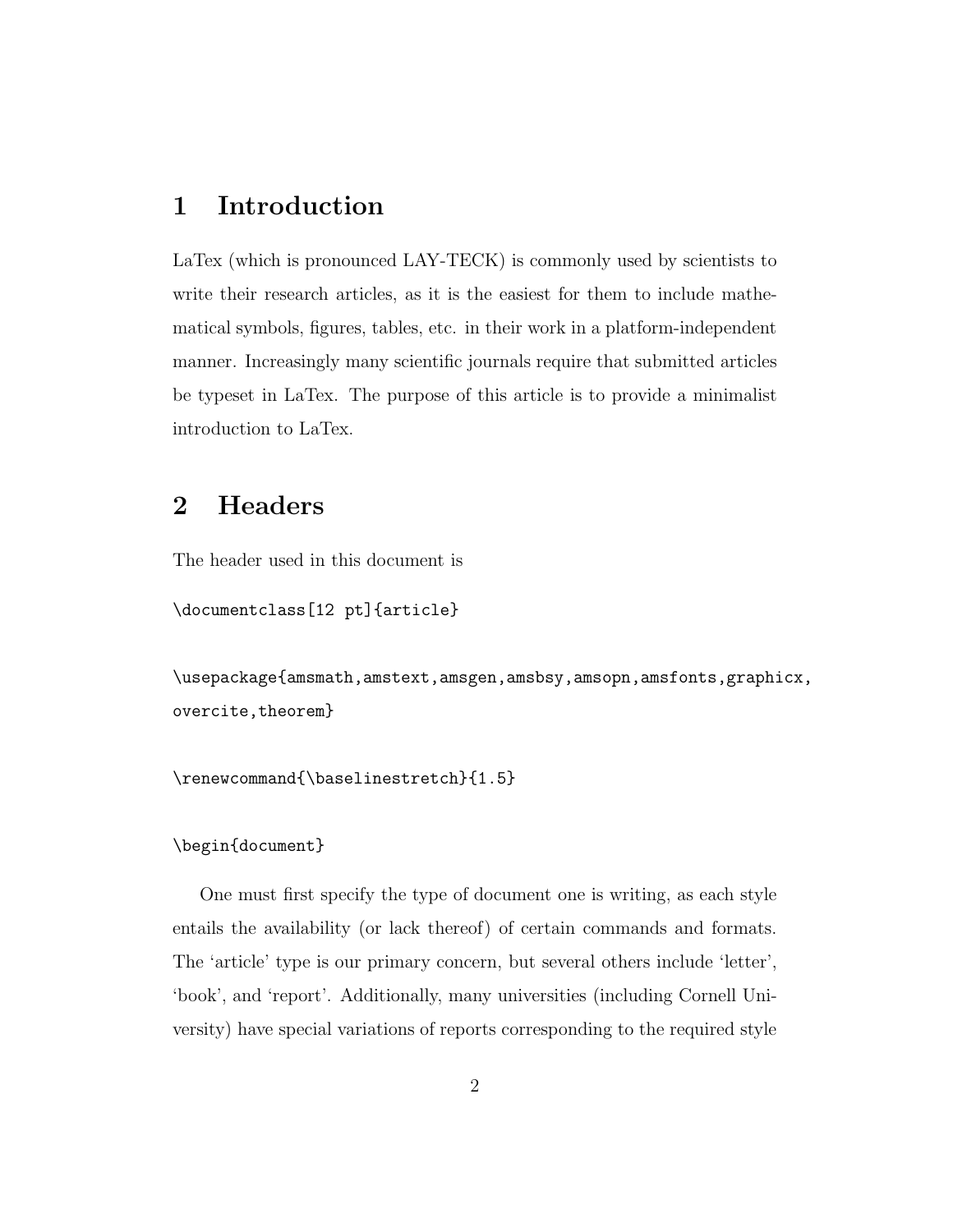for Masters and Doctoral theses.

One can also specify the default font size of one's document. In the present case, I wrote "12pt" to illustrate where this goes. In the absence of this argument–i.e., had I written only

### ''\documentclass{article}''

the default font size would have been set automatically to 10 pt.

To use mathematical fonts, one must use various packages containing the appropriate code. In fact, one can do a huge variety of things with such packages, which are widely available on the World Wide Web. (These packages can be downloaded for free.) The ones I included in this document are an exceedingly small subset of those available. The package amsmath.sty, for example, permits the use of some mathematical fonts. (Observe that the actual file name in this case has the suffix ".sty" but that that portion of the name is not cited in the argument of

#### \usepackage

As another example, graphicx.sty allows one to incorporate graphics. Additionally, theorem.sty allows one to define theorem environments and overcite.sty changes the citation format in the document to use superspripts rather than brackets with numbers in them.

The command

#### \renewcommand{\baselinestretch}{1.5}

is used to change the vertical spacing between lines. Single spacing corresponds to an argument of 1; moreover, single spacing is the default configuration, so failure to specify a vertical stretch will result in single spacing.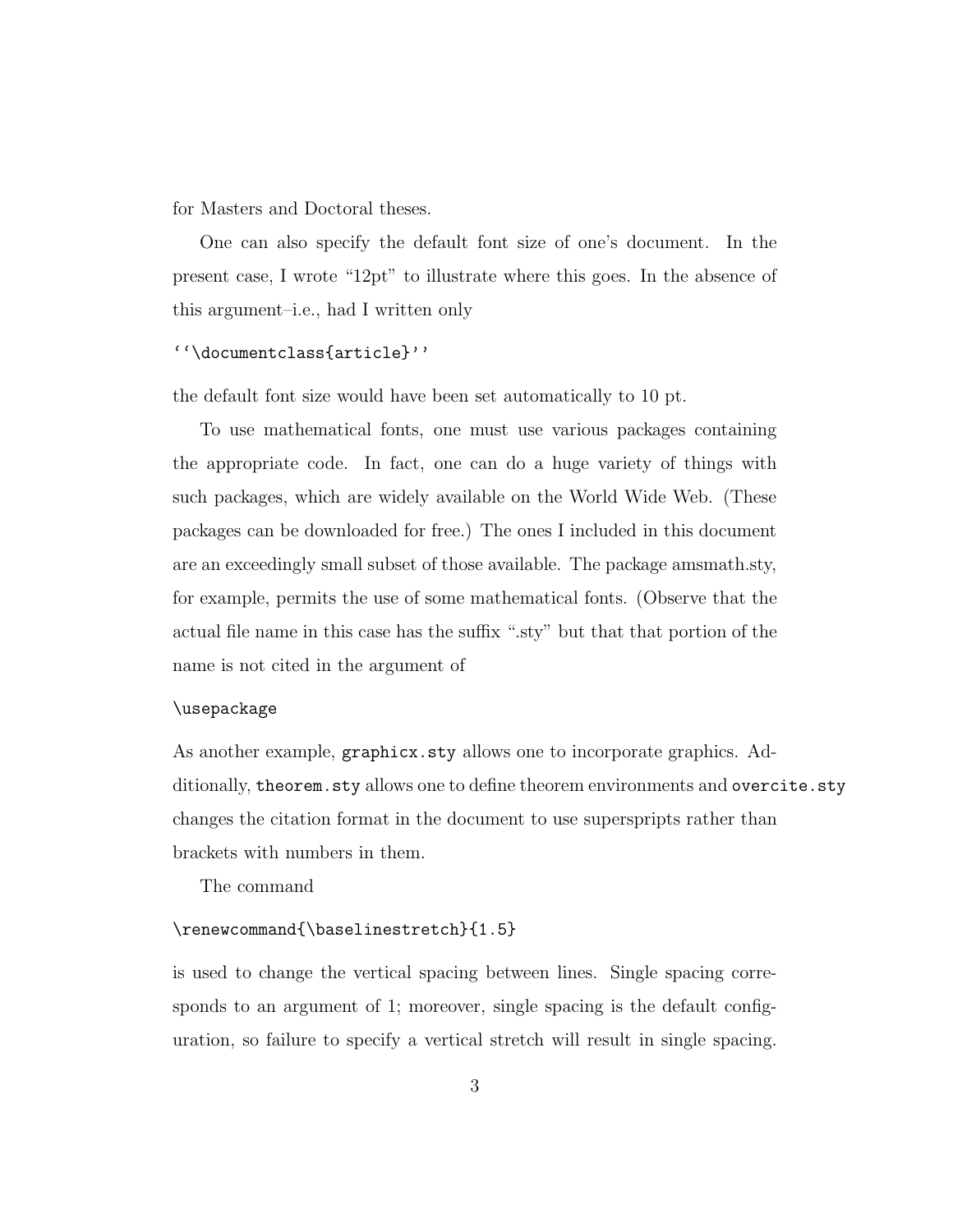To get double-spacing, for example, one uses the argument 1.67 for 10 point fonts,  $1.62$  for 11 point fonts, and  $1.66$  for 12 point fonts.<sup>2</sup> (Technically, this does not hold for every font. Rather, I am referring to LaTex's standard font, which is Computer Modern Roman.)

Optionally, one may then make command aliases. For example,

\newcommand{\R}{\mathbb{R}}

indicates that one may use

\R

rather than

\mathbb{R}

to make the symbol R, which represents the real numbers. I do not use such code in my writing, although it does have its uses. In the aforementioned example, whatever old meaning

 $\setminus R$ 

may have had is no longer applicable. To ensure that one can use the blackboard bold font and other mathematical notation, one must cite appropriate style files. The LaTex Companion discusses which packages contain which fonts and symbols.<sup>2</sup>

One can also define environments. For example, I sometimes define a theorem environment with the following command:

```
{\theorembodyfont{\rmfamily} \theoremheaderfont{\itshape}
\newtheorem{thm}{Theorem}}
```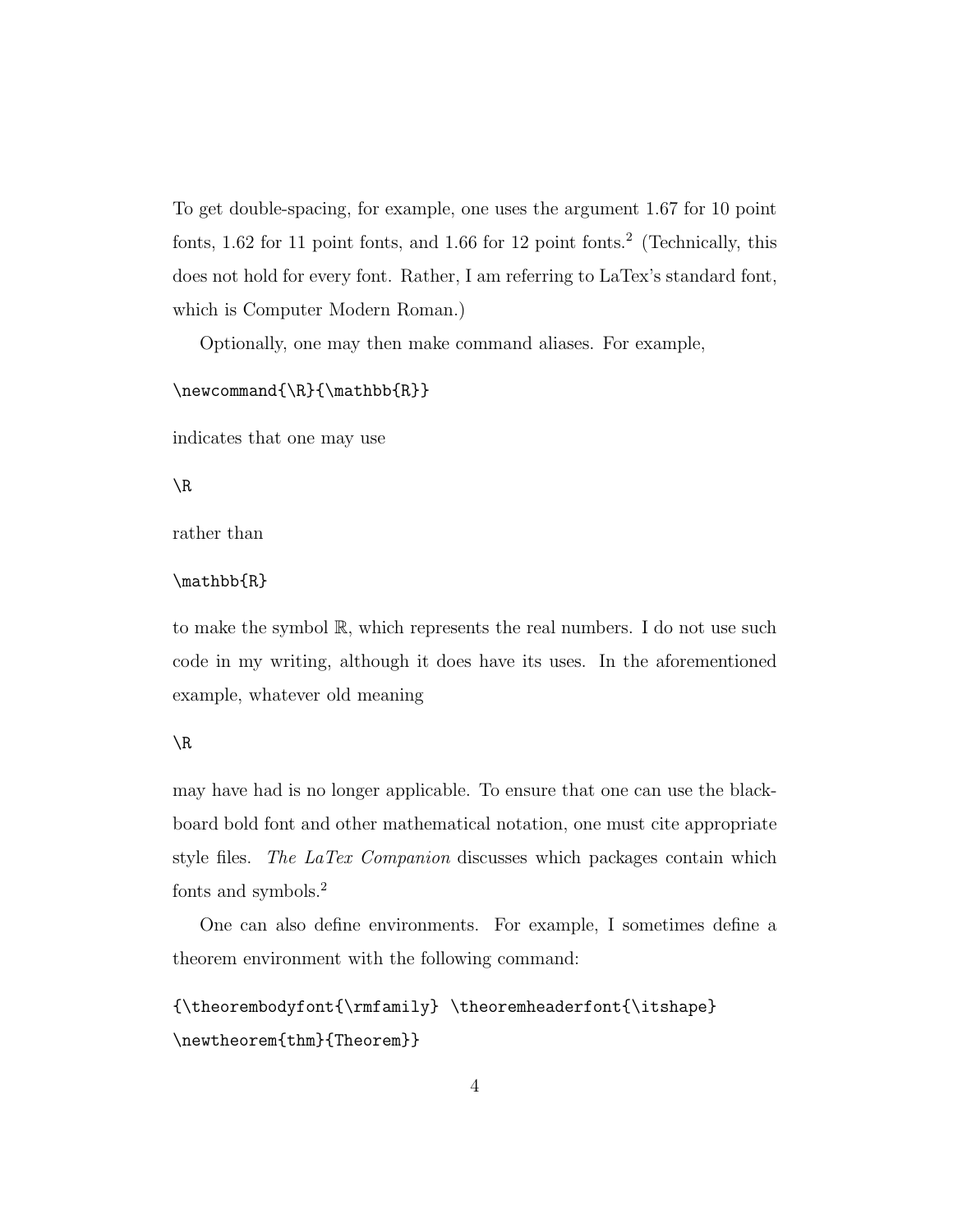After these preliminary steps are completed, one begins the document with

```
\begin{document}
```
Note that the final line of the document must be

\end{document}

Every

```
\begin{blah}
```
statement must have an accompanying

\end{blah}

statement or your LaTex code will not compile.

# **3 Organizing the Paper**

## **3.1 Title and Authors**

Most papers include information concerning the title, author, etc. I used the following code in the present paper:

#### \title{A Hitchhiker's Guide to LaTex \\

(or how I learned to stop worrying and love writing my dissertation)}

\author{Mason A. Porter \\ mason@math.gatech.edu \\ \\ School of Mathematics \\ \\ Center for Nonlinear Science \\ School of Physics \\ \\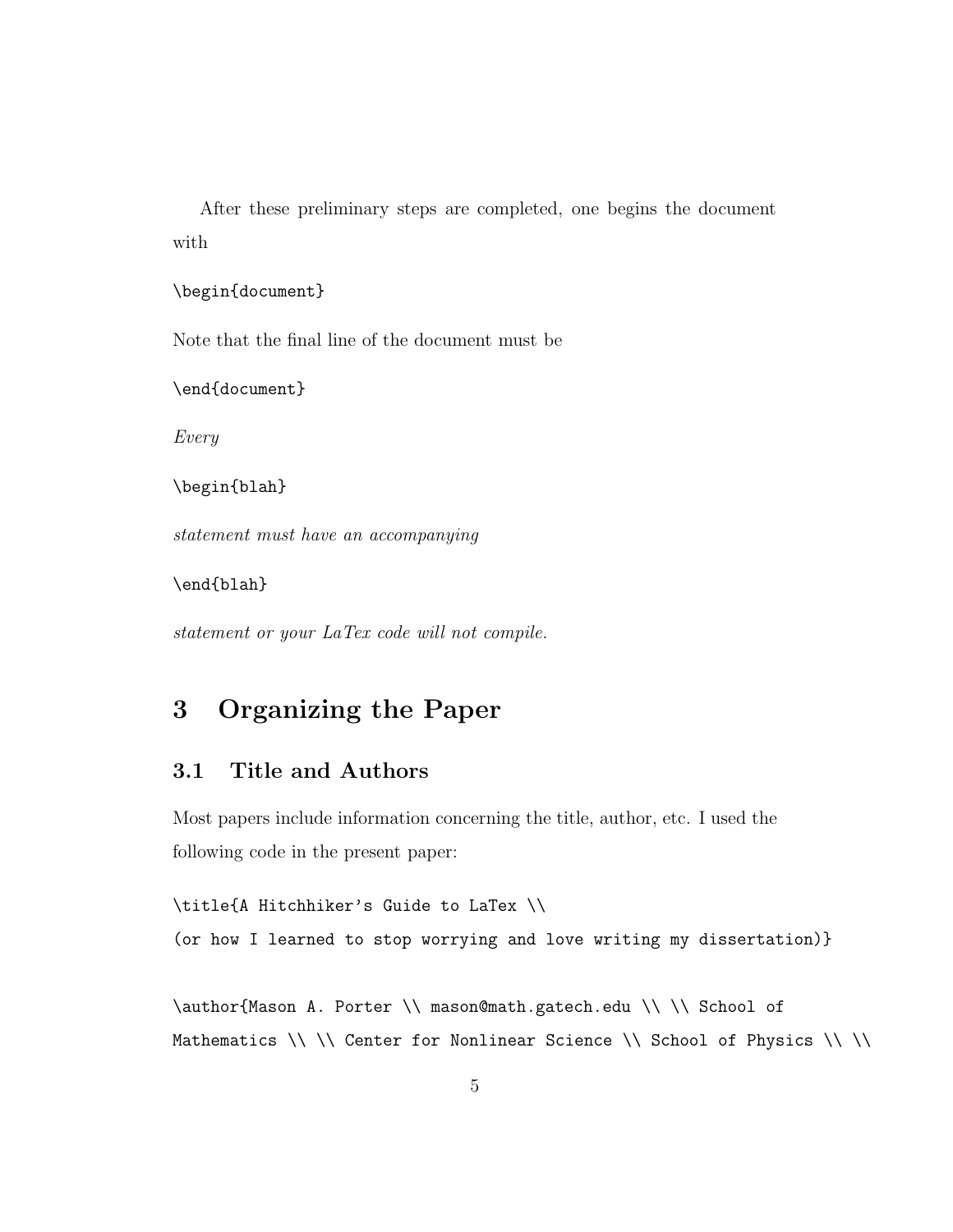Georgia Institute of Technology}

\date{July, 2002}

\maketitle

One uses the two characters

 $\setminus$ 

to implement a carriage return (and hence to advance a line). As we will see later, this is also very useful for mathematical equations and matrices.

### **3.2 Sections and Subsections**

One designates a section (with an associated number) using the command

```
\section{Blah}
```
If one wishes the section 'Blah' not to be numbered, one instead employs

```
\section*{Blah}
```
For subsections, one similarly utilizes

```
\subsection{Blah}
```
and

```
\subsection*{Blah}
```
In scientific papers, bibliographies are typically not numbered. The other sections may or may not be–it depends on the journal.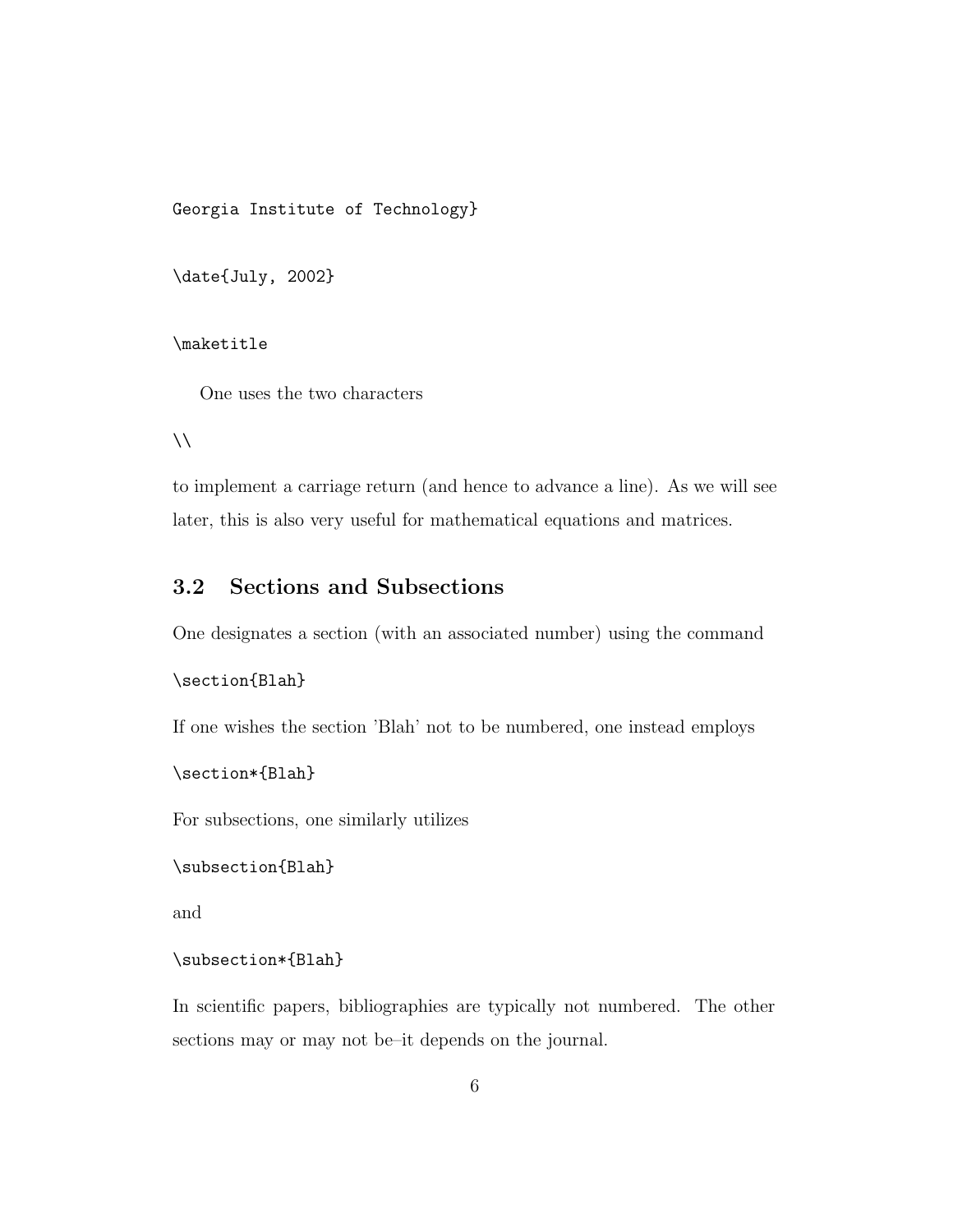### **3.3 Font Formats**

**Boldface** is obtained using either

```
{\bf Boldface}
```
or

\begin{bfseries}Boldface\end{bfseries}

Italics is obtained using either

{\it Italics}

or

\begin{itshape}Italics\end{itshape}

Other pertinent formats include

{\em blah}

to emphasize blah,

{\tt blah}

to write blah in a typewriter font, and many others (small caps, *slanted*, etc.). See page 171 of The LaTex Companion<sup>2</sup> for additional information.

# **3.4 Alignment and Spacing**

It is often desirable to align the text of a document. For example, one can center text with the command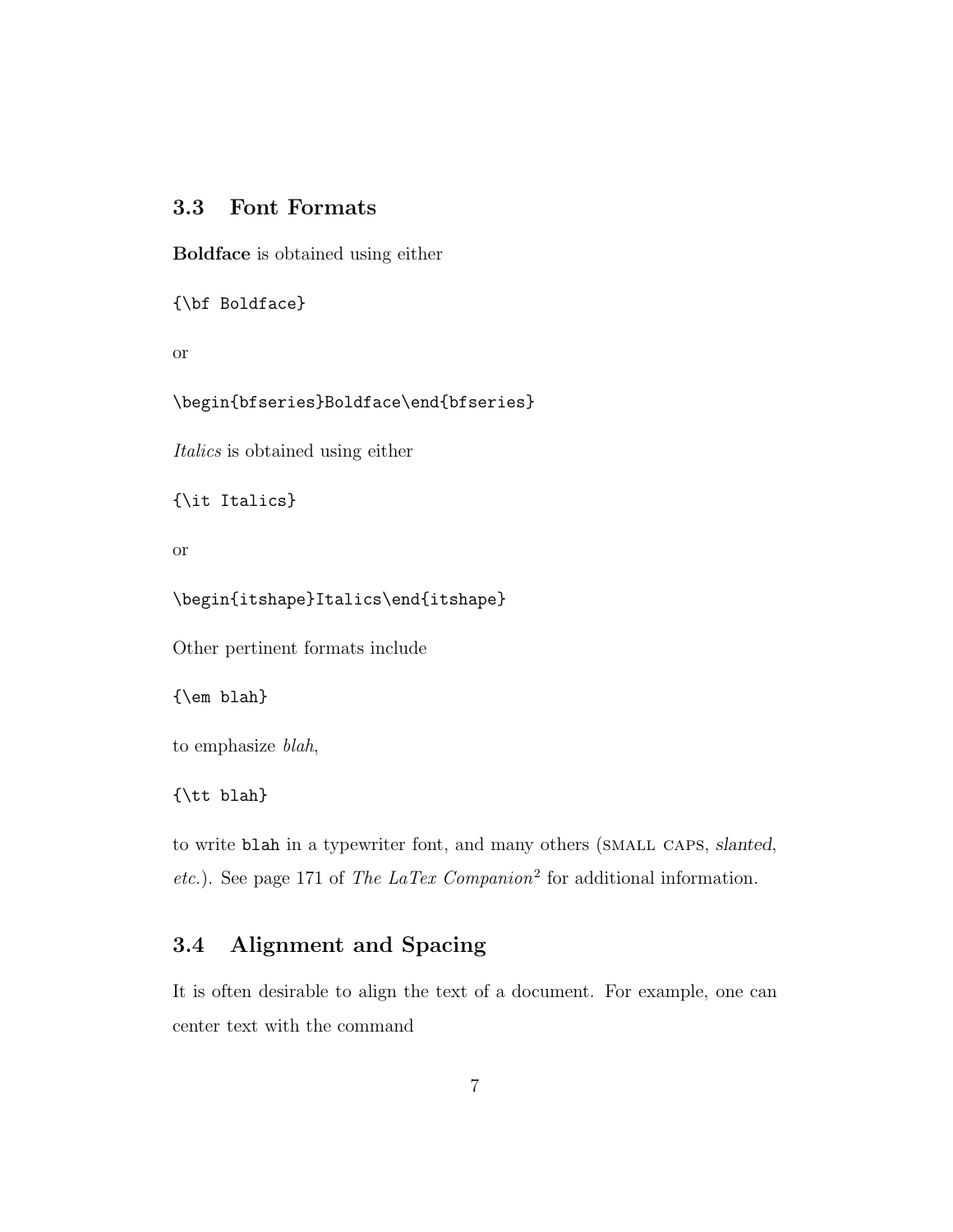\begin{centering} This text is centered. \end{centering}

With this command, one obtains

This text is centered.

By replacing 'centering' with 'flushleft', one can flush text to the left. Similarly, 'flushright' allows one to flush text to the right. These two environments appear as follows:

This text is flushed to the left.

This text is flushed to the right.

There are additional formats as well as alternative methods to achieve the formats above. For example, I apply 'centering' rather than 'center' when we discuss embedding graphics into LaTex documents. (The latter still works, but the former is a better alternative in that context.)

One can manually insert horizontal space with the command

```
\hspace{number in}
```
One can manually insert vertical space with the command

#### \vspace{number in}

One can also use 'cm' instead of 'in', but I'm American, so I don't use the metric system except when performing scientific calculations. Vertical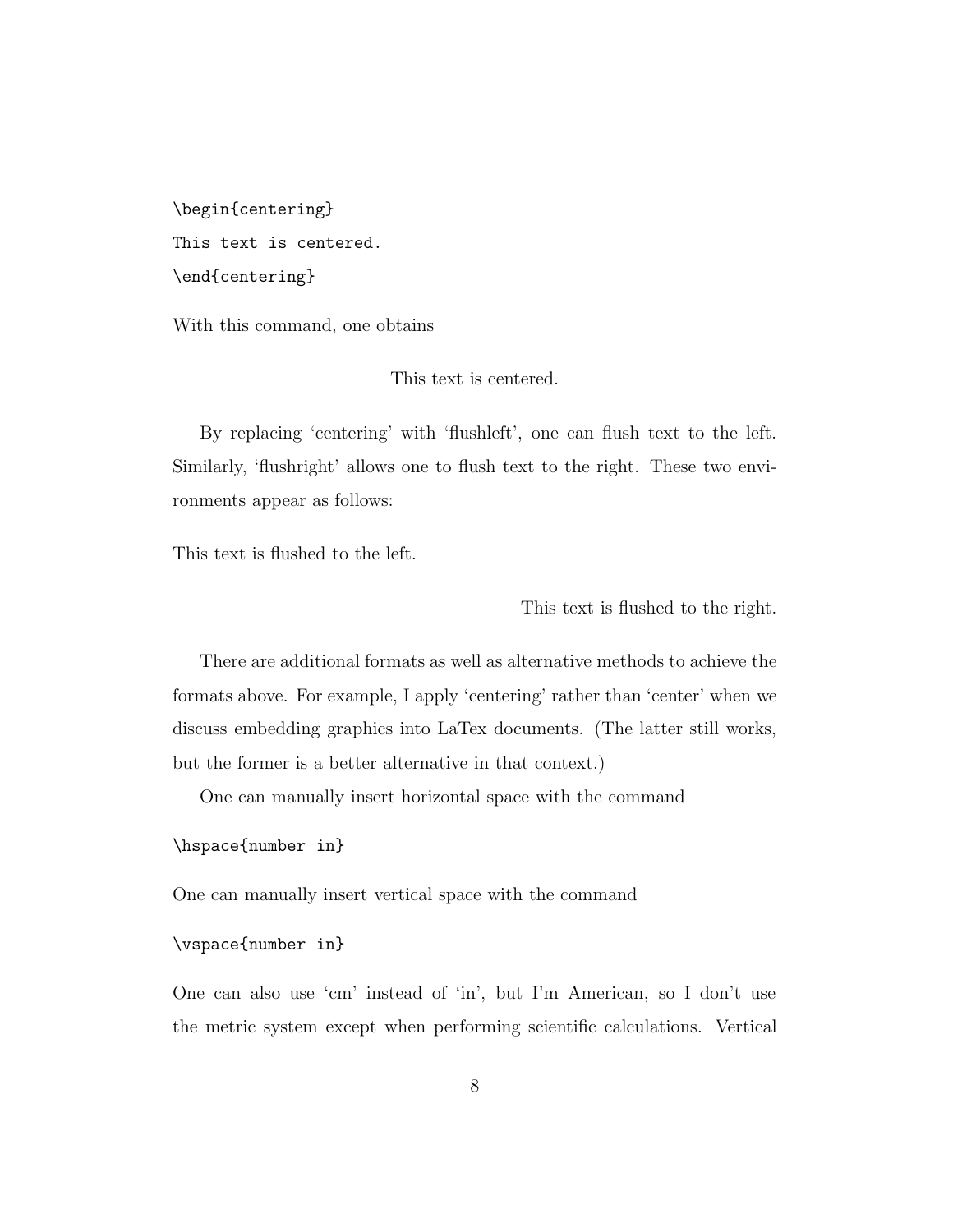spacing is useful for placing figures. Horizontal spacing is useful for placing qualifiers (such as  $x \in X$ ) in equations. Here is an example of using these commands:

This spacing is really screwed up. To obtain it, I used the command

\vspace{.4 in}

and then

\hspace{.6 in}

at the pertinent places in the text. Note additionally that the arguments for these two commands can be negative–sometimes one wants less horizontal or vertical space than that produced by the default command.

Another useful command is to prevent a paragraph from indenting. One simply uses the command

#### \noindent

as we see below:

This sentence is not indented.

There are myriad other formatting possibilities. Among those that frequently occur are multiple columns (which is used by many journals), sections of text with larger margins (to produce a column that is not as wide), paragraphs with different vertical spacing, etc. (These latter two are frequently used in conjuction to display long quotes.) To learn such formatting techniques, see The LaTex Companion.<sup>2</sup>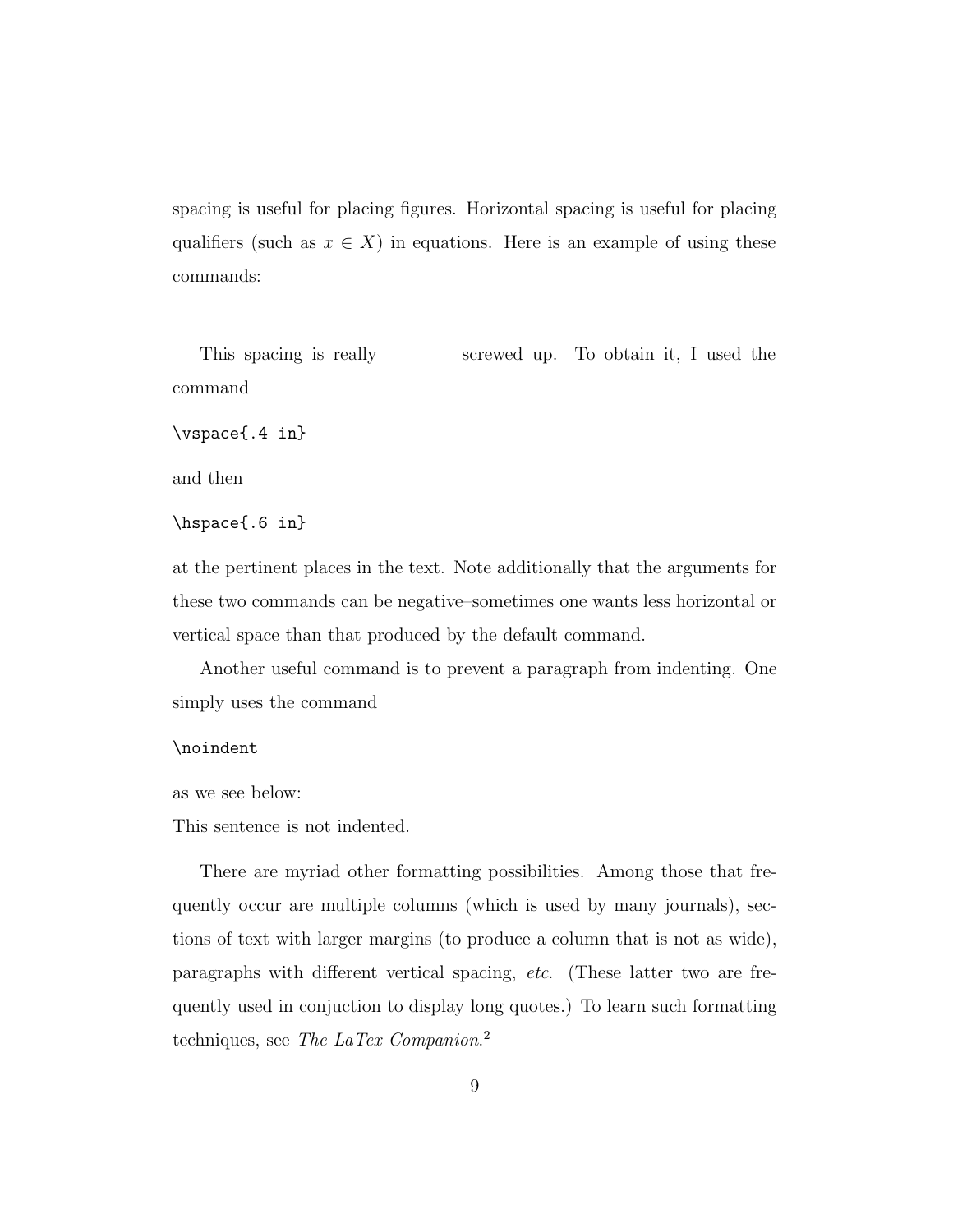### **3.5 Lists**

There are numerous ways to list items in LaTex. One of them uses the following sequence of commands:

\begin{enumerate} \item[A.]{This is the first item.} \item[B.]{This is the second item.} \item[C.]{This is the third item.} \end{enumerate}

This produces the following text:

- A. This is the first item.
- B. This is the second item.
- C. This is the third item.

The argument "[A.]" (and its variants) yield the labeling of the items. One can put any sort of text within the two brackets to achieve the desired labeling. If one does not wish to have any labels, one may type

```
\begin{enumerate}
\item{This is the first item.}
\item{This is the second item.}
\item{This is the third item.}
\end{enumerate}
```
to produce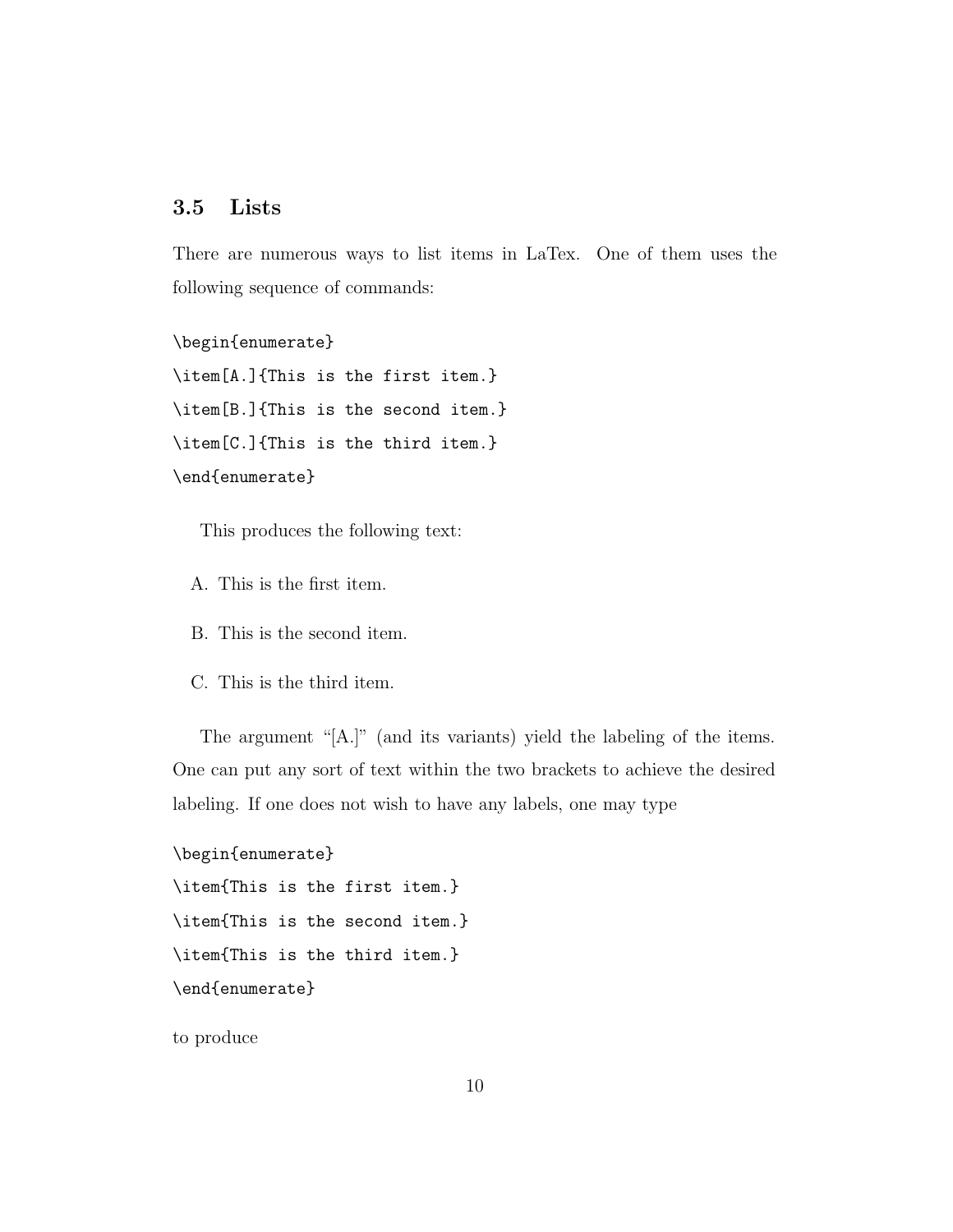- 1. This is the first item.
- 2. This is the second item.
- 3. This is the third item.

### **3.6 Footnotes**

Footnotes can be inserted with the command

\footnote{Stuff to include in footnote}

Here is a footnote.<sup>1</sup>

# **3.7 Putting Comments in LaTex Documents**

Any line that starts with

#### %

will be ignored by the LaTex compiler.

# **4 Mathematics**

The utility of LaTex for scientists lies in the ease of using it to produce mathematical exposition. In this section, I will provide a primer for this application of LaTex.

<sup>&</sup>lt;sup>1</sup>That is how I produced this footnote.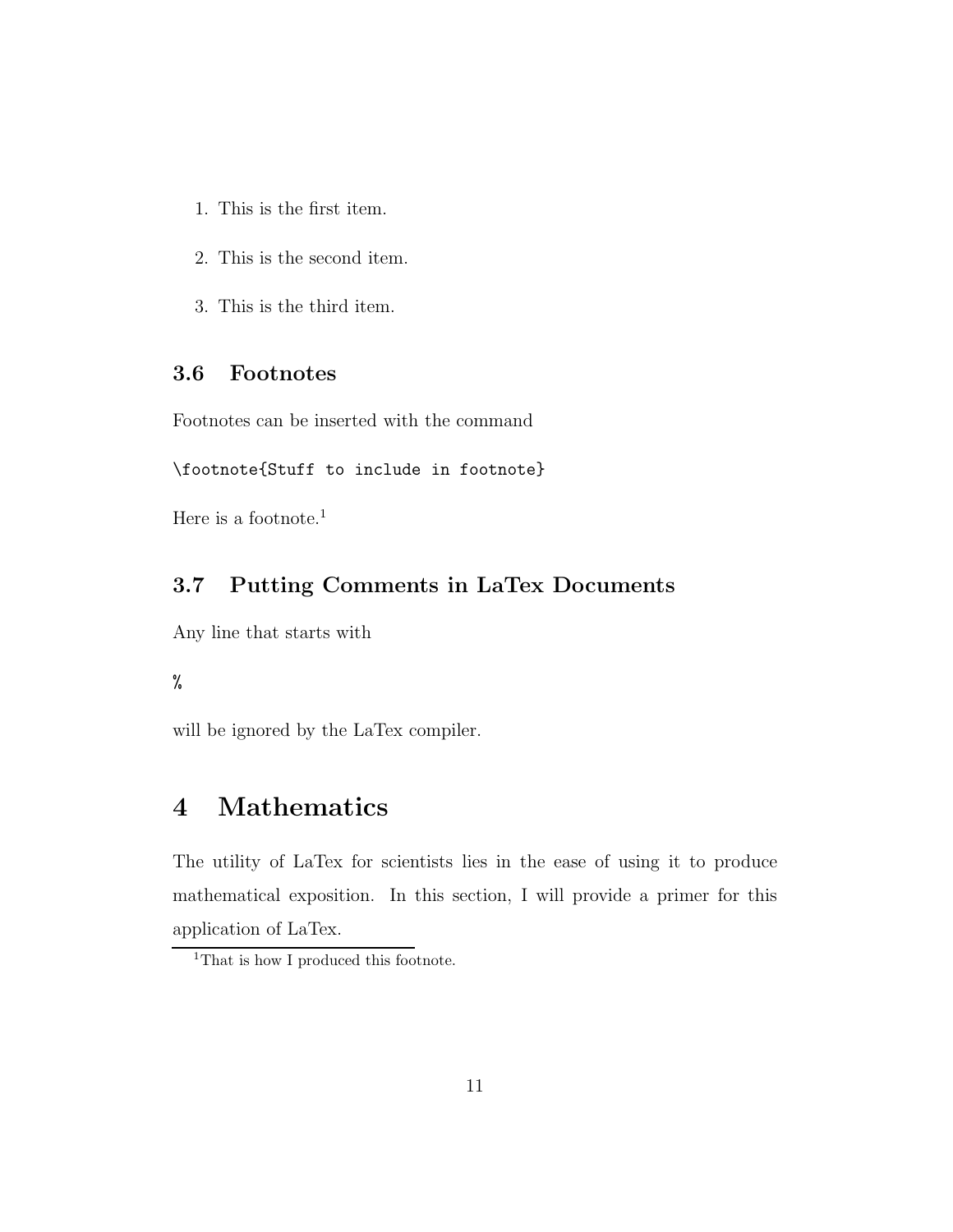### **4.1 Math Mode**

One must switch to math mode in order to utilize mathematical symbols. If these symbols are in the middle of a paragraph, one encloses it with single dollar signs on each side. For example, to write  $x = 5$ , one types

#### $x = 5$ \$

The spacing around the equal sign is optional. One can also write

#### \$x=5\$

or use any other desired spacing convention. However, one can insert spaces into the result equations by using a tilde. For example,

#### $x^2 = 5$ \$

yields  $x = 5$ . This is useful, for example, if one is writing bibliography entries manually.

To place text in math mode, one uses either

#### \text{blah}

or

#### \mbox{blah}

The font for  $x$  in math mode is not the same as  $x'$ , so if one is including words between mathematical symbols, it is important to use the correct font. For example,  $x^2$  thiscauseseyestrain is written entirely in math mode, whereas  $x^2$  this does not cause eyestrain is obtained with the command

x^2 ~\$\text{this does not cause eyestrain}\$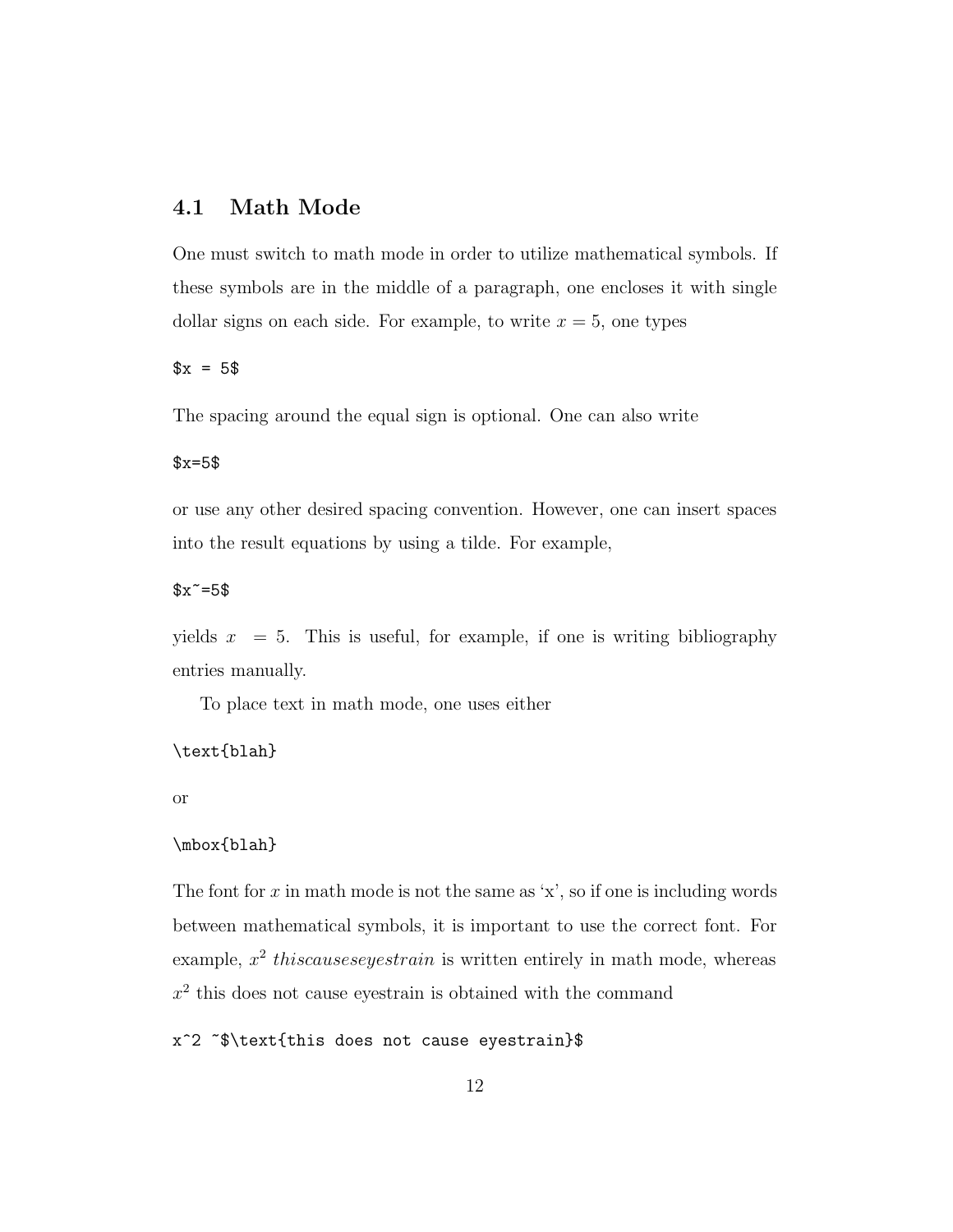(Note the use of a tilde to obtain a space.) Hence, to write  $f(x) = x$  for  $x \in$ X, one writes

 $f(x) = x \hspace \left\{ .1 in \text{for} \hspace \left\{ .1 in \text{if} \hspace \right\}$ 

Notice this application of horizontal spacing. Alternatively, one can accomplish the same thing with

\mbox{ for }

or

 $\{\texttt{``for"}\}$ 

With these formulations, one is specifying the number of spaces rather than the horizontal distance.

### **4.2 Equations**

In many situations, it is desirable to display mathematics rather than inserting them directly in sentences. This is especially true of important equations. If one does not wish the equations to be numbered, one may use a command such as

 $$x + y = z$ \$\$

which yields the following when compiled:

```
x + y = z
```
Notice that the above equation has not been numbered. If one wishes to number this equation, one can use code such as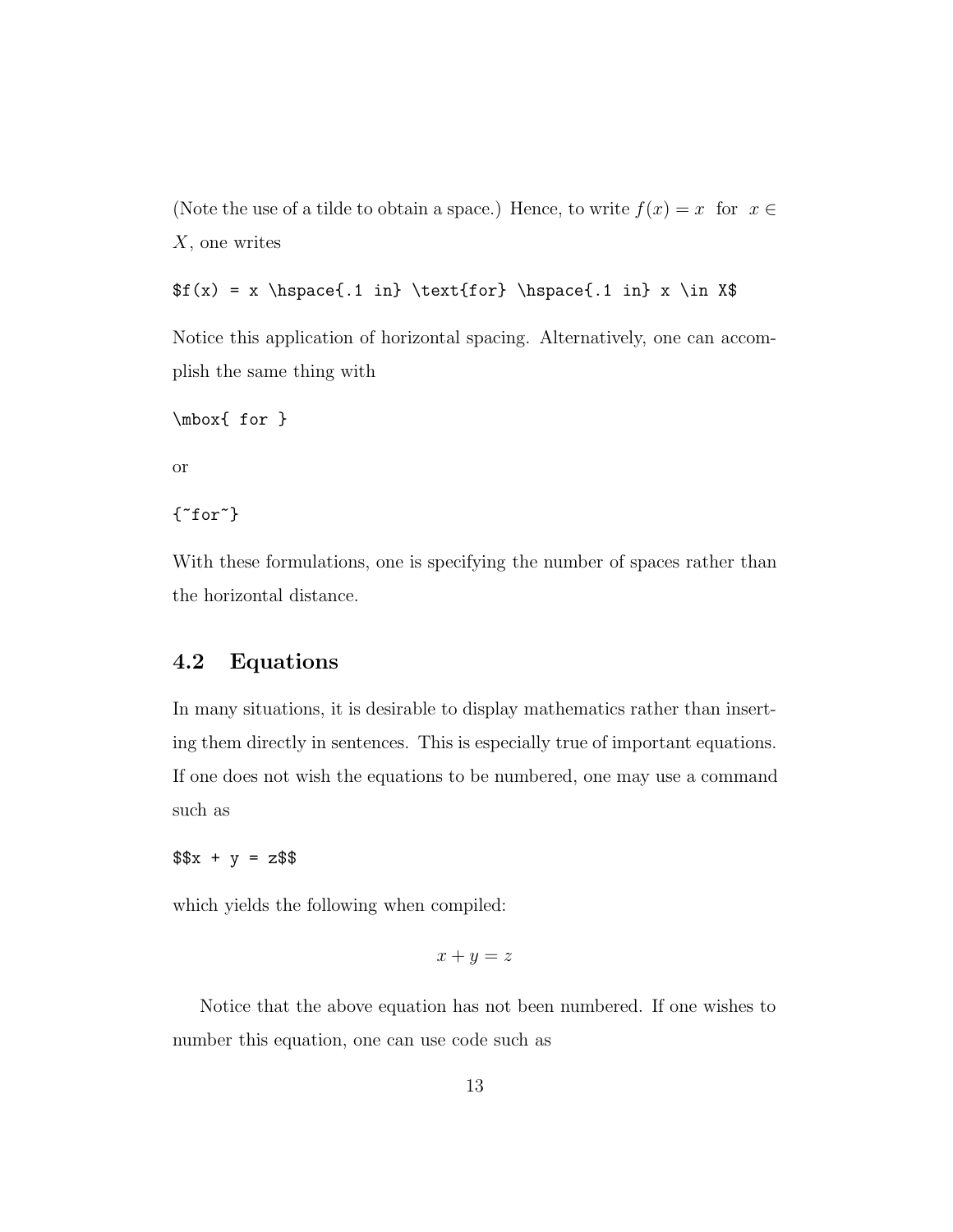\begin{equation}

 $x + y = z$ 

### \end{equation}

The equation is now numbered, as we see below:

$$
x + y = z \tag{1}
$$

Subsequent equations will be automatically numbered appropriately. (The next one will be equation  $(2)$ , *etc.*)

To use this format without numbering the equation, one may type

```
\begin{equation}
x + y = z \notag
\end{equation}
```
The numbers of the other equations in a document will be adjusted automatically. To label equations, one may type

\begin{equation}  $x - y = w \ \label{label{blabel}$ \end{equation}

which yields

$$
x - y = w \tag{2}
$$

To refer to equation (2), one simply types

\ref{blahblah}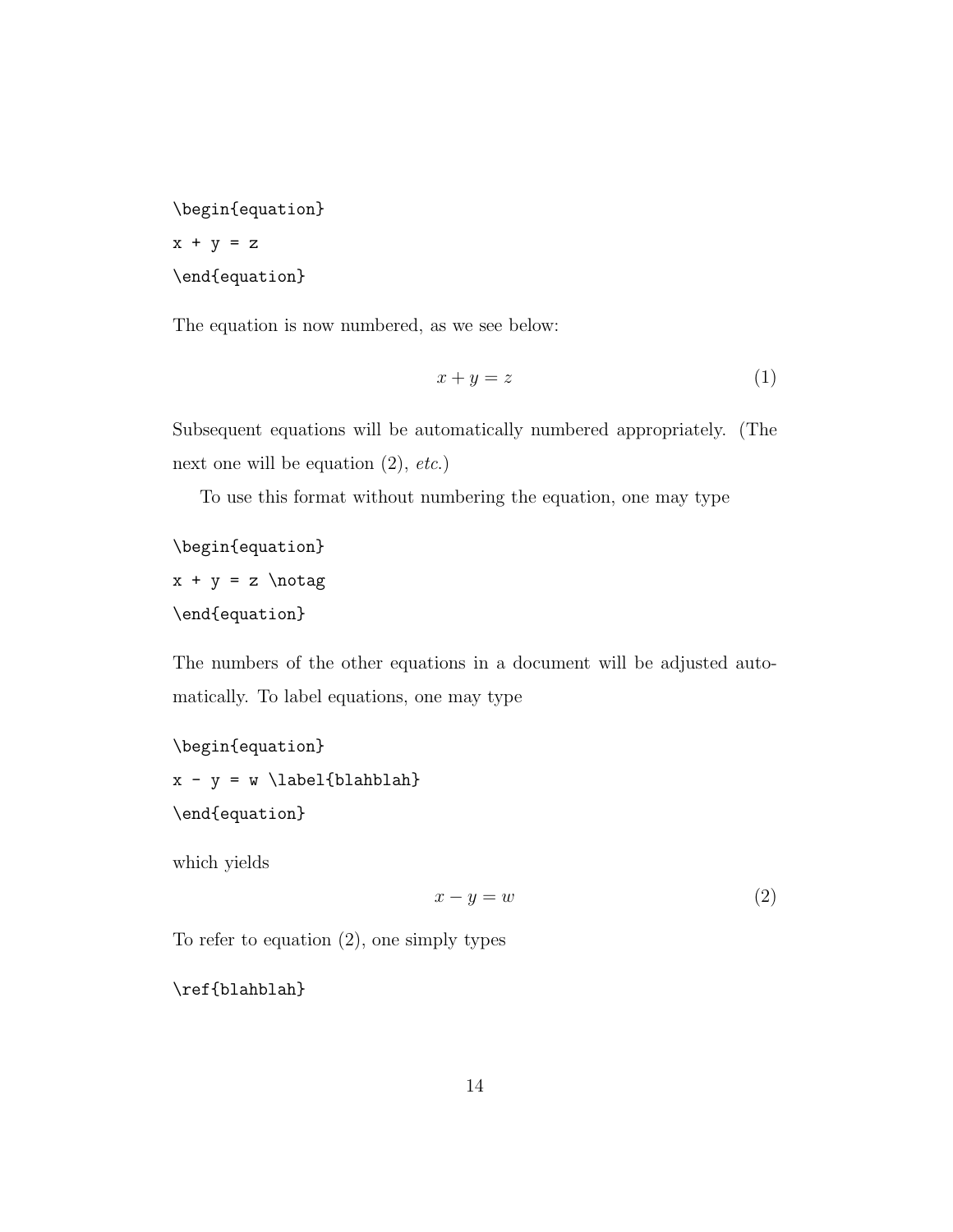so one need not remember the numbers of one's equations. If one adds or removes equations, the numbers in these references will also be updated automatically. Observe that this method of displaying equations is automatically in math mode. One does not use dollar signs in this situation.

It is often desirable to display multiple equations at once. There are various ways to do this–each of these yields different spacings and alignments. The one I like to use is written as follows:

```
\begin{align}
```
 $a + b = 1$ , \notag \\  $a + c = 42$ , \notag \\  $a + d = 666. \ \ldots$ \end{align}

and look like this:

$$
a + b = 1,
$$
  
\n
$$
a + c = 42,
$$
  
\n
$$
a + d = 666.
$$
\n(3)

There are several things you should notice. First, I used the line break

 $\setminus$ 

to advance a line. Second, I used the

#### \notag

command to ensure that the equation is labeled only once (at the bottom). Finally, these equations are not aligned. To align the equal signs in equation (3), type the following: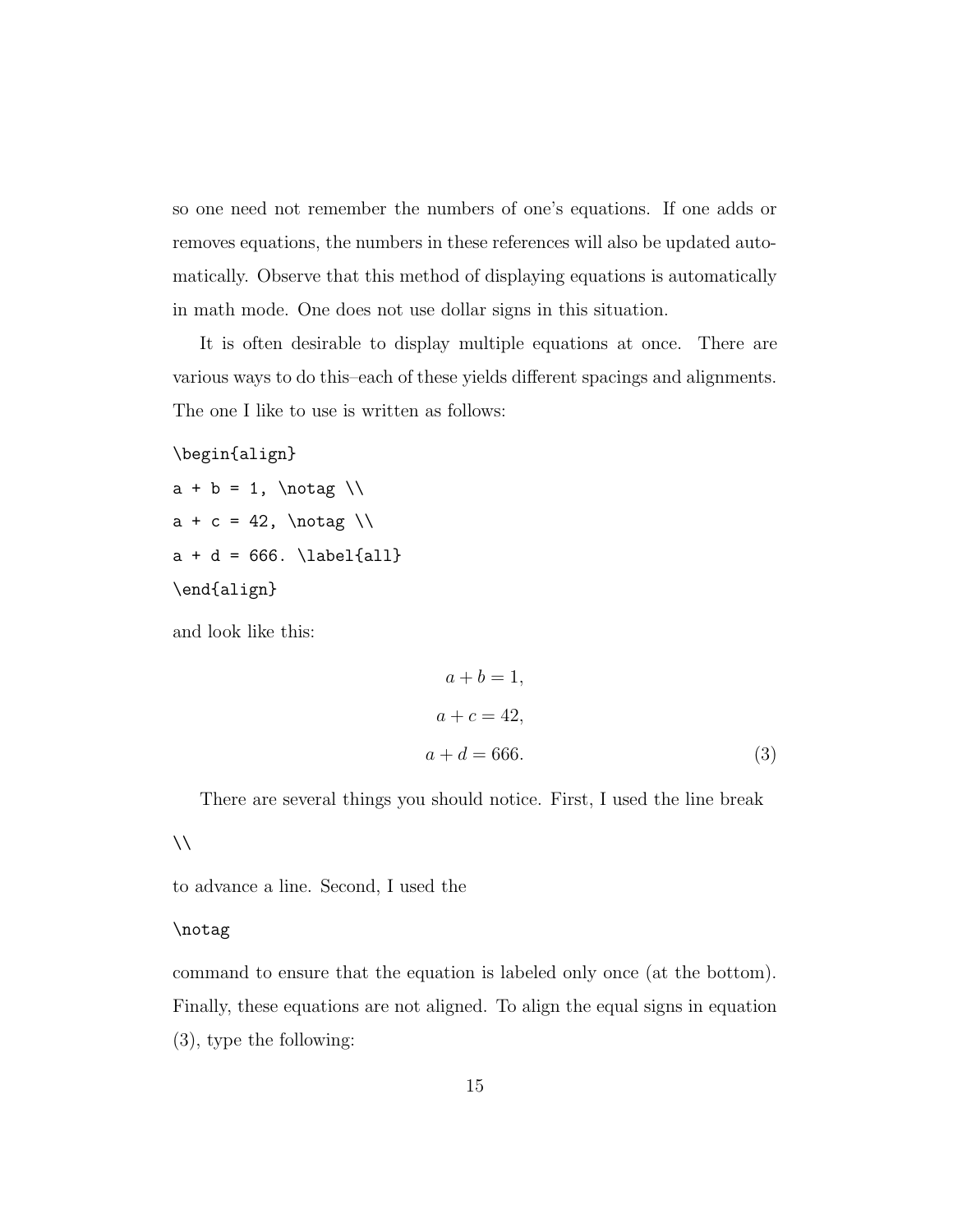```
\begin{align}
a + b &= 1, \notag \\
a + c &= 42, \notag \\
a + d &= 666. \label{all2}
\end{align}
```
In general, insert an ampersand & immediately preceeding the portion of the equation according to which you wish to set the alignment. The alignment produces the following result:

$$
a + b = 1,
$$
  
\n
$$
a + c = 42,
$$
  
\n
$$
a + d = 666.
$$
\n(4)

An alternative way to display multiple equations is to type

```
\begin{eqnarray}
a + b = 1, \notag \\
a + c = 42, \notag \\
a + d = 666. \ \ldots \\end{eqnarray}
```
To align things in this case, use an ampersand immediately to the left and the right of the character you wish to use for alignment:

```
\begin{eqnarray}
a + b &=& 1, \notag \\
a + c &=& 42, \notag \\
a + d &=& 666. \label{all4}
```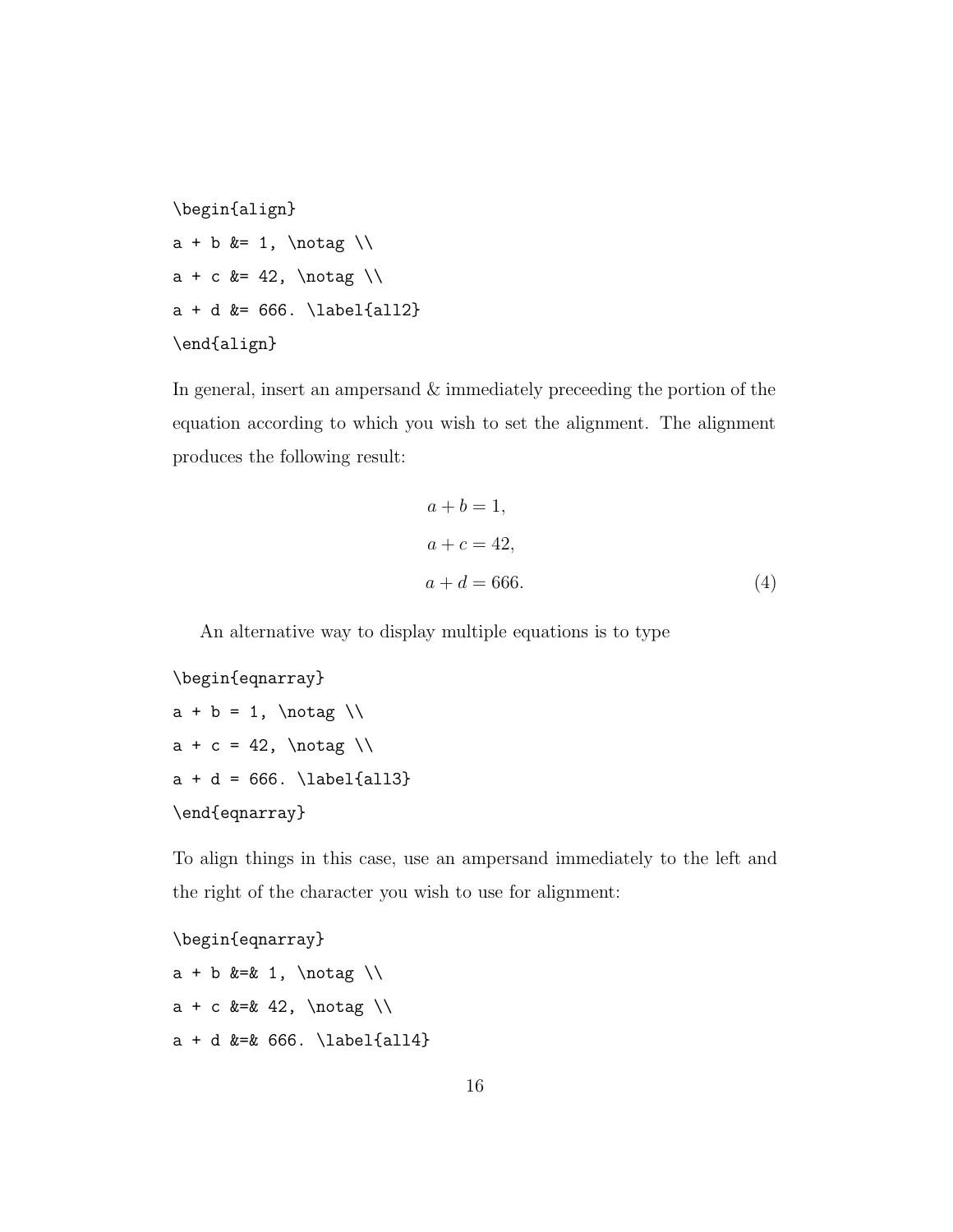\end{eqnarray}

A third (of several other) ways to display multiple equations is

\begin{gather}  $a + b = 1$ , \notag \\  $a + c = 42$ , \notag \\  $a + d = 666. \ \ldots \$ \end{gather}

### **4.3 Mathematical Symbols to Know and Love**

As an appendix to this introduction, I have included many symbols that you will use frequently. I obtained these from pages 218-222 of The LaTex Companion. <sup>2</sup> If there are any symbols you need that have not been included, you should look there.

In this section, I will present a few examples of how to use these symbols. There are also several things I would like to illustrate.

To write a subscript (such as  $x_1$ ), one uses the command

#### $x_1$ \$

For a superscript  $(x^1)$ , instead write

#### $x^1$

If the subscript (or superscript) contains multiple characters, they must be enclosed by braces. For example, the command to write  $x_{12}$  is

\$x\_{12}\$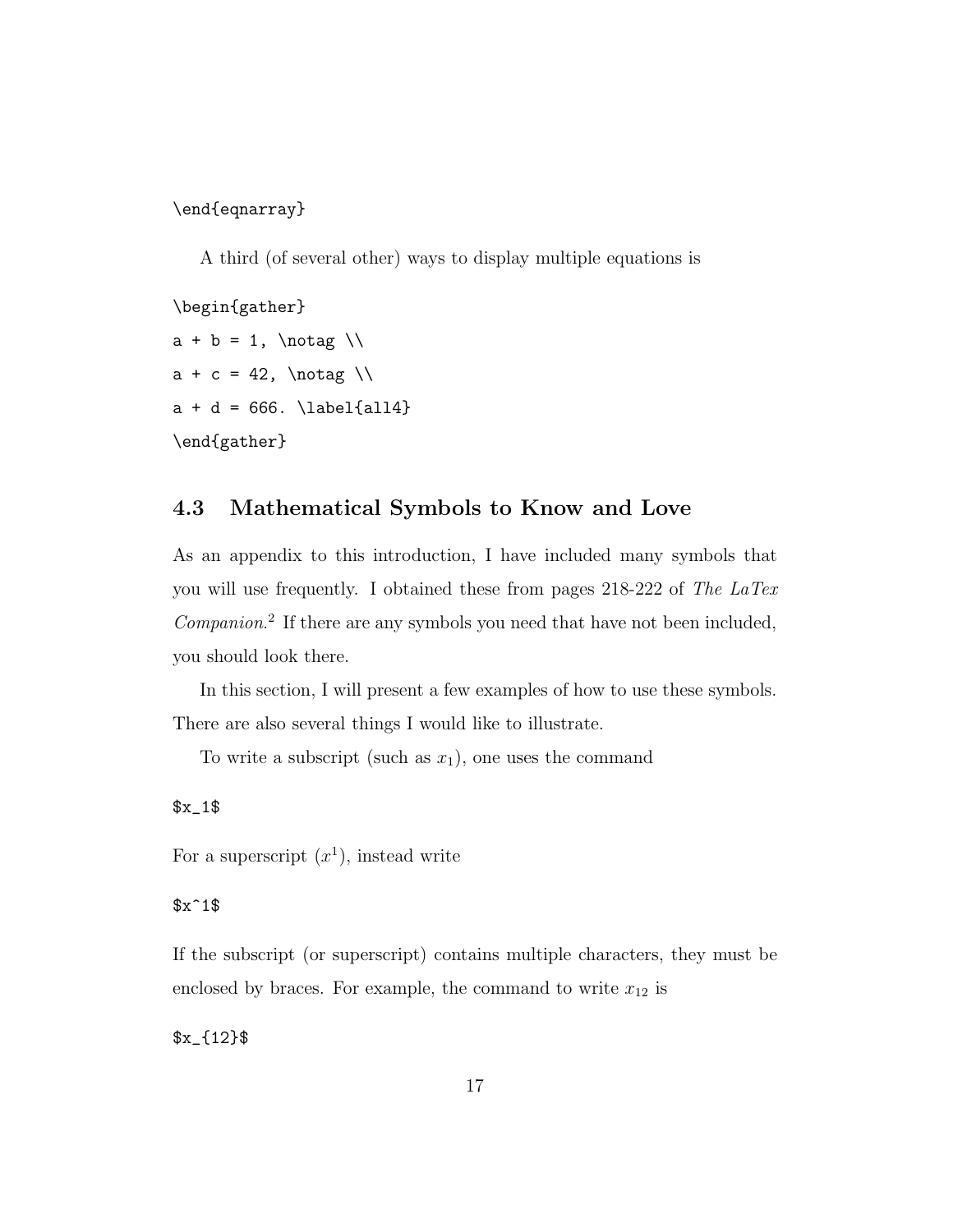#### The command

#### \$x\_12\$

yields  $x_12$ . This particular facet of LaTex manifests often. It occurs, for example, in the limits of integrals, when denoting averages of quantities, etc. In general, whenever some LaTex command requires an argument, use braces { } if this argument consists of multiple characters. Additionally, commands such as

\pi

are considered to be one character. Finally, because of this use of braces, one uses

 $\setminus$ 

and

```
\lambda
```
to actually write left and right braces.

Here are some examples to illuminate the usage of important mathematical symbols. To write

$$
h(y) \equiv \int_{-\infty}^{y} \left[ f(x) \frac{\partial^2 g(x)}{\partial x^2} dx \right],
$$
 (5)

one types

\begin{equation}

h(y) \equiv \int\_{-\infty}^y \left[f(x)\frac{\partial^2 g(x)} {\partial x^2}dx\right].

\end{equation}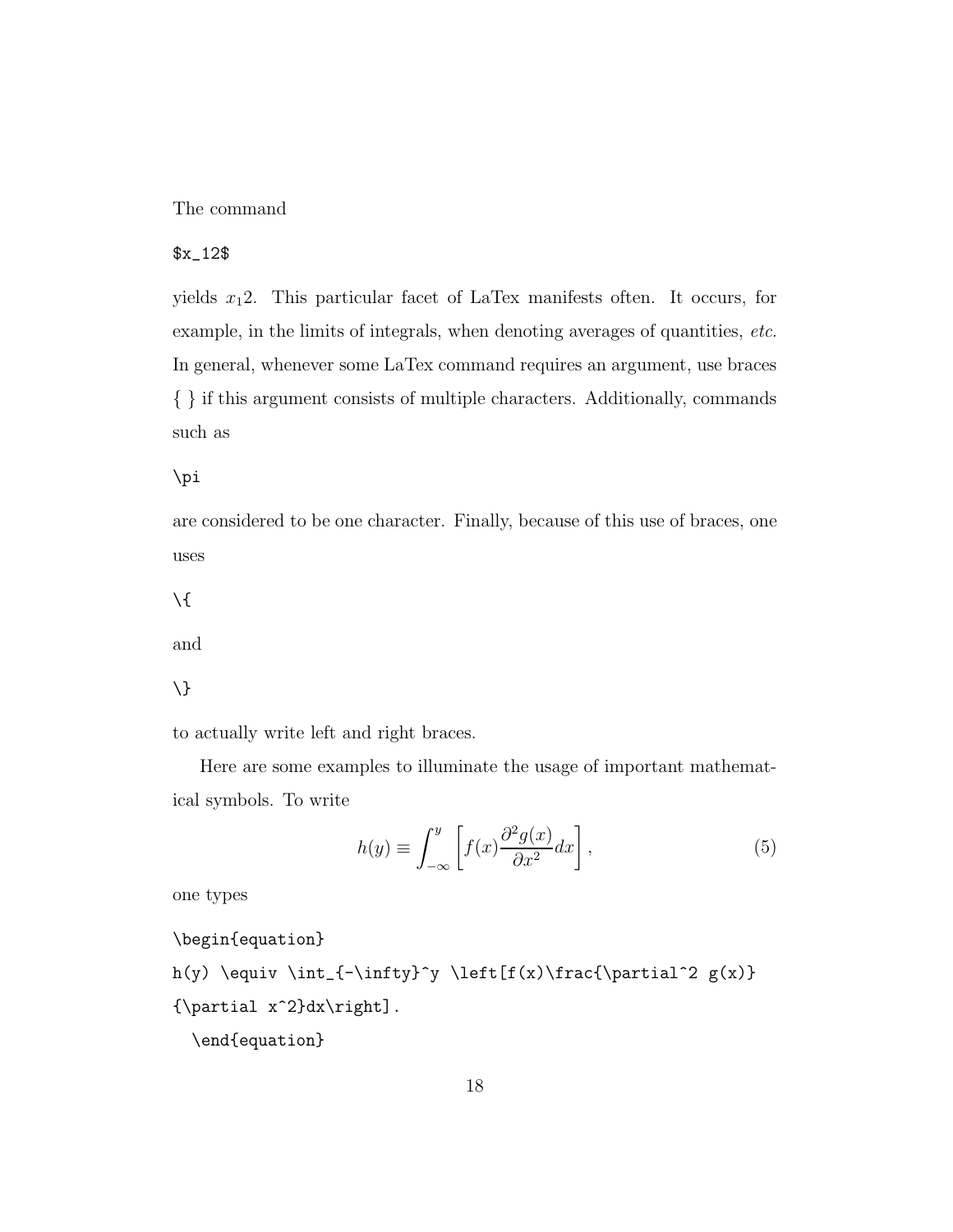Note the use of braces for the lower limit of the intergal. Additionally, note the use of

#### \frac{}{}

for expressing division (or, in this case, derivates). Finally, note the application of

\left

and

#### \right

which are used to automatically adjust the size of brackets, braces, parentheses, vertical bars, inner product symbols, etc. to the appropriate size. The left and right symbols to be adjusted need not be the same. Moreover, if there is only one symbol, one may use a period as a place-holder for the other, as the following example illustrates:

$$
i\hbar \left\langle \psi \left| \frac{\partial \psi}{\partial t} \right\rangle = i\hbar \left[ \sum_{i,j=1, i \neq j}^{d} \dot{A}_{n_i} A_{n_j}^* + \sum_{i=1}^{d} \nu_{n_i n_i} |A_{n_i}|^2 + \sum_{i,j=1, i \neq j}^{d} \nu_{n_i n_j} A_{n_i} A_{n_j}^* \right].
$$
\n(6)

is written using the code

#### \begin{equation}

i\hbar \left\langle \psi \left| \frac{\partial \psi} {\partial t} \right.\right\rangle = i\hbar\left[\sum\_{i, j = 1, i \neq j}^d  $\dot{A}_{n_i}A_{n_j}^*$ +  $\sum_{i = 1}^d \nu_{n_in_i}|A_{n_i}|^2$ + \sum\_{i, j = 1, i \neq j}^d \nu\_{n\_in\_j}A\_{n\_i}A\_{n\_j}^\*\right]. \end{equation}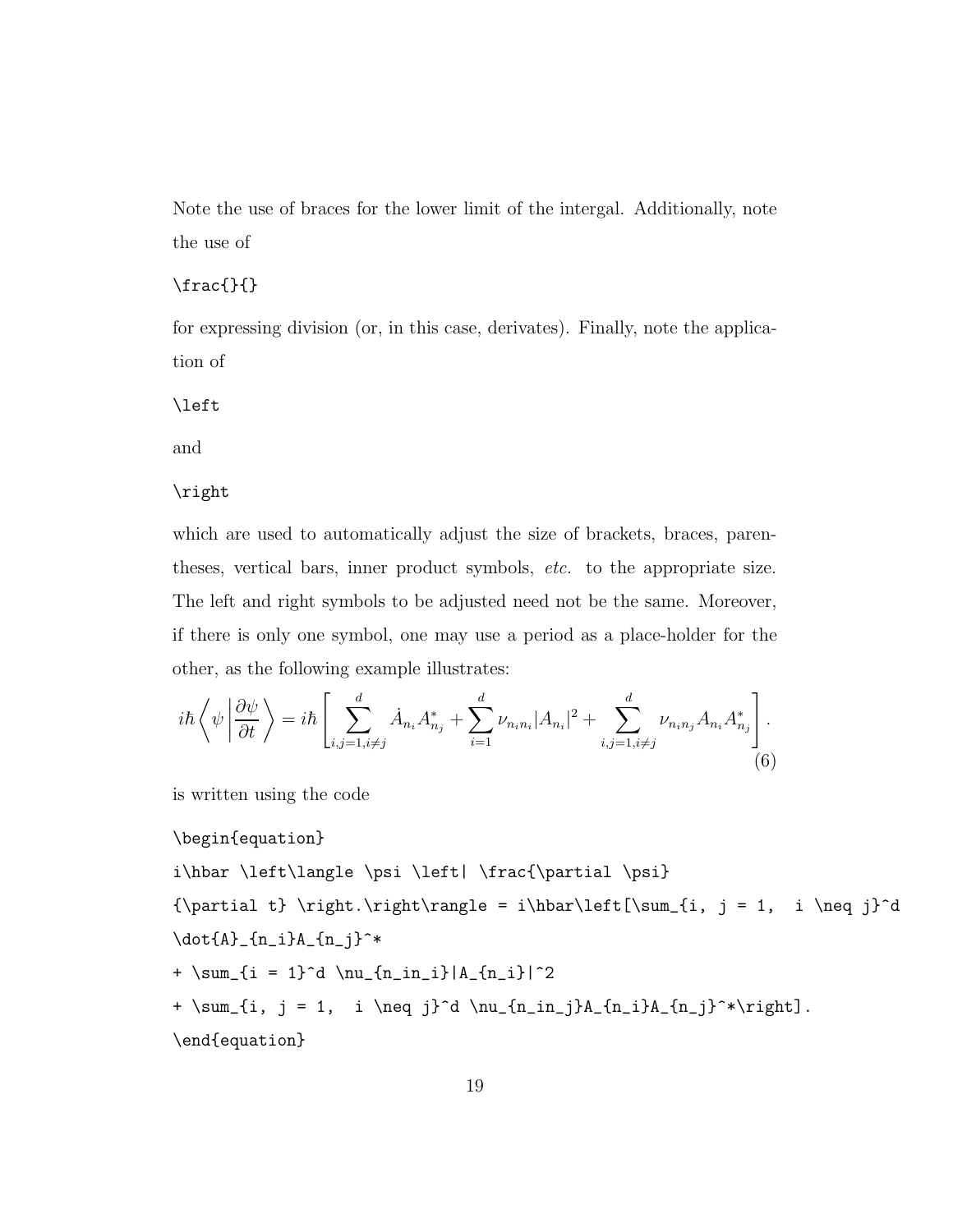This example also illustrates the use of summation and inner products (which is where the size adjustment has been applied). The size of a character can also be specified manually. See The LaTex Companion<sup>2</sup> for details. Additionally, note that failure to include either a pair or a place-holder will result in a compilation error.

Other commands that you will be using involve different mathematical fonts. The real numbers  $\mathbb R$  and complex numbers  $\mathbb C$  are typically written using the blackboard bold font and hence via the commands

#### \$\mathbb{R}\$

and

#### \$\mathbb{C}\$

respectively. One can make calligraphic characters such as  $\mathcal O$  with the command

#### \$\mathcal{O}\$

Another font that is occasionally used (for Lie algebras) consists of germanic characters. For example, one may write

#### \$\mathfrak{g}\$

to write g.

Hence, to write

$$
F: V \longrightarrow \mathbb{H},
$$
  
\n
$$
v \mapsto \alpha \in \mathbb{H}
$$
 (7)

one uses the command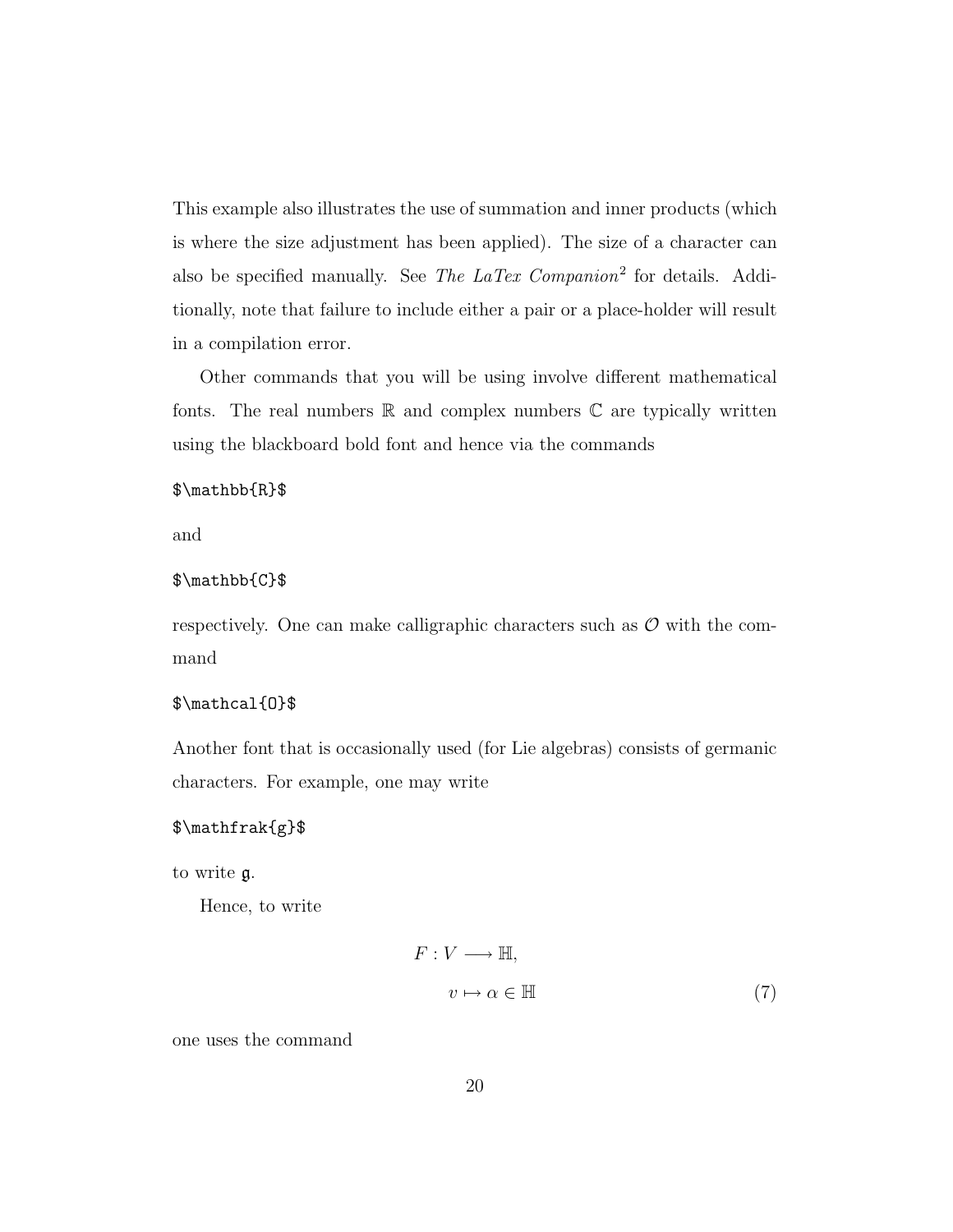```
\begin{align}
```

```
F: V &\longrightarrow \mathbb{H}, \notag \\
   v &\mapsto \alpha \in \mathbb{H}
```
\end{align}

One can also negate commands using LaTex. For example,  $x \notin \mathbb{R}$  may be written using the command

```
$x \not \in \mathbb{R}$
```
For many symbols, negated commands are already included. In that event, one can use either that command or a sequence like that above. For example,  $a \neq b$  may be written using either

\$a \neq b\$

or

 $a \not = b$ \$

Another important example involves writing matrices. For example, one may use the command

```
\begin{equation}
\begin{pmatrix}
0 & 1 & 42 \\ -1 & 0 & 42
\end{pmatrix}
\end{equation}
```
to write

$$
\begin{pmatrix} 0 & 1 & 42 \\ -1 & 0 & 42 \end{pmatrix} \tag{8}
$$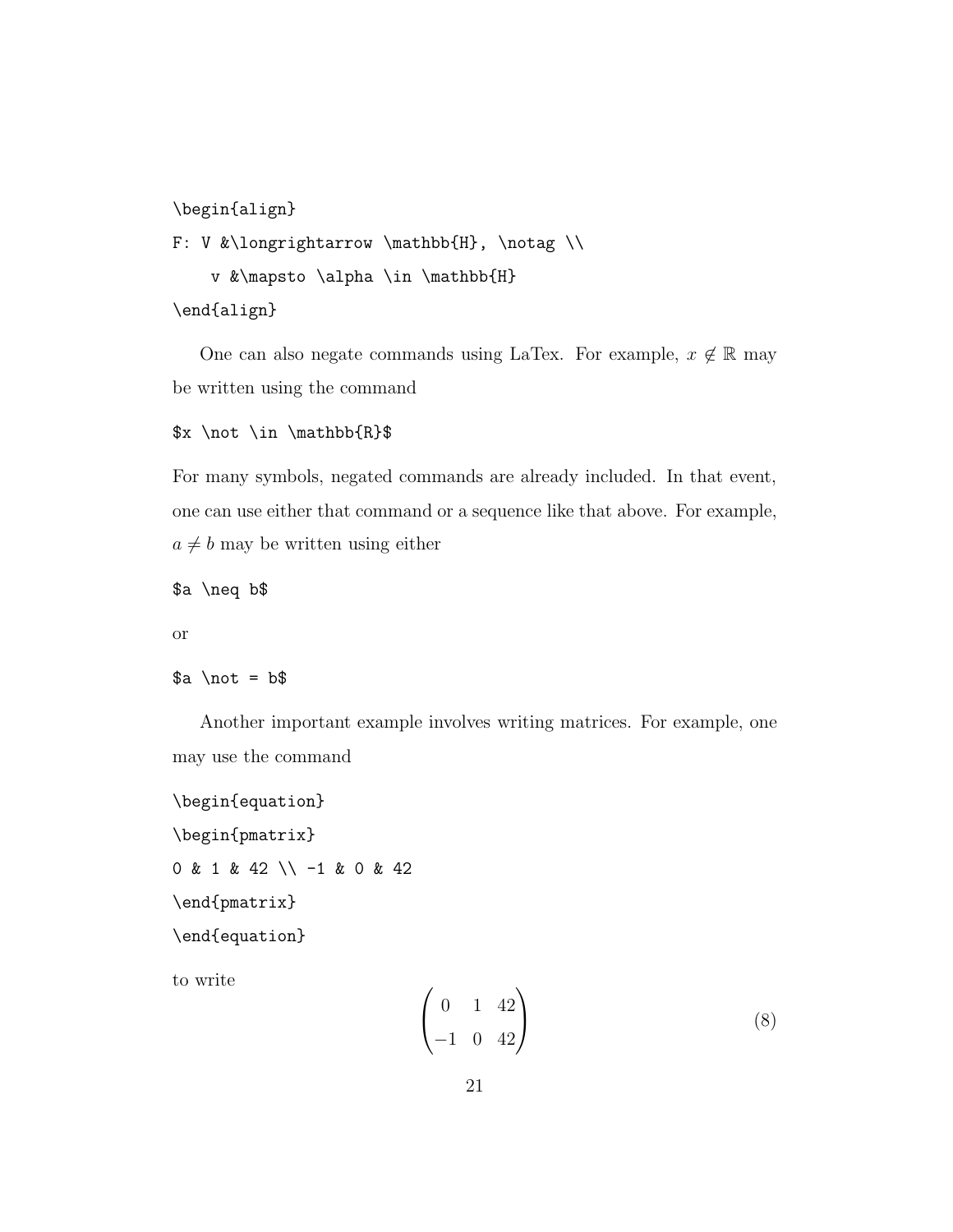Instead of using parentheses, one may write matrices in other formats. To do this, one uses–instead of 'pmatrix'–one of the following: 'matrix' to just show an array of numbers, 'bmatrix' to use square brackets, 'vmatrix' to use straight lines (which is occasionally used to denote the determinant of a matrix), and 'Vmatrix' to use double lines. For example,

\begin{equation}

\begin{matrix}

0 & 1 & 42 \\ -1 & 0 & 42

\end{matrix}

\end{equation}

yields

| $0 \t1 \t42$ |  | (9) |
|--------------|--|-----|
| $-1$ 0 42    |  |     |

Finally, the code

\begin{equation} \left[ \begin{array}{ccc} 0 & 1 & 42 \\  $-1$  & 0 & 42 \end{array}

\right]

\end{equation}

also produces

$$
\left[\begin{array}{ccc} 0 & 1 & 42 \\ -1 & 0 & 42 \end{array}\right] \tag{10}
$$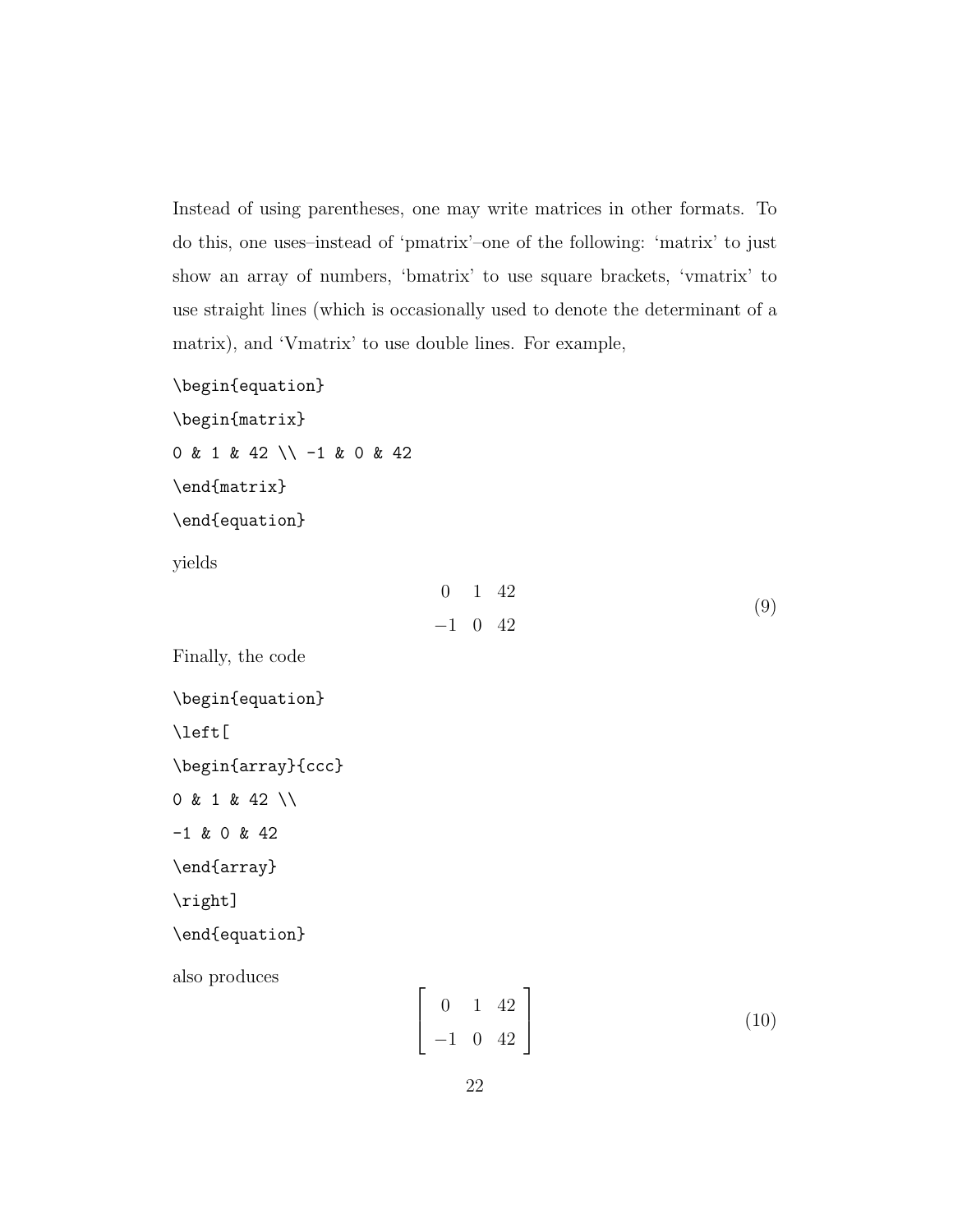Additional useful commands include \nabla for  $\nabla$ , \sqrt{x} for  $\sqrt{x}$ , and \sqrt[m]{x} for  $\sqrt[m]{x}$ . Note that

\grad

does not produce the desired symbol. The sample file that has been included with this document<sup>5</sup> redefines this command, but it is recommended that you do not do this. Finally, note that the character  $\nabla$  is actually called "nabla." To produce the Laplacian operator  $\nabla^2$ , one simply writes

\nabla^2

For derivatives, one may write

'

In fact, this character yields a different result depending on whether one is in math mode: ' was produced in math mode, whereas ' was not. One may also use the ' symbol multiple times to indicate higher-order derivatives.

Triple dots are often useful in mathematical notation. For example,  $(x_1, \dots, x_n)$  is produced with the command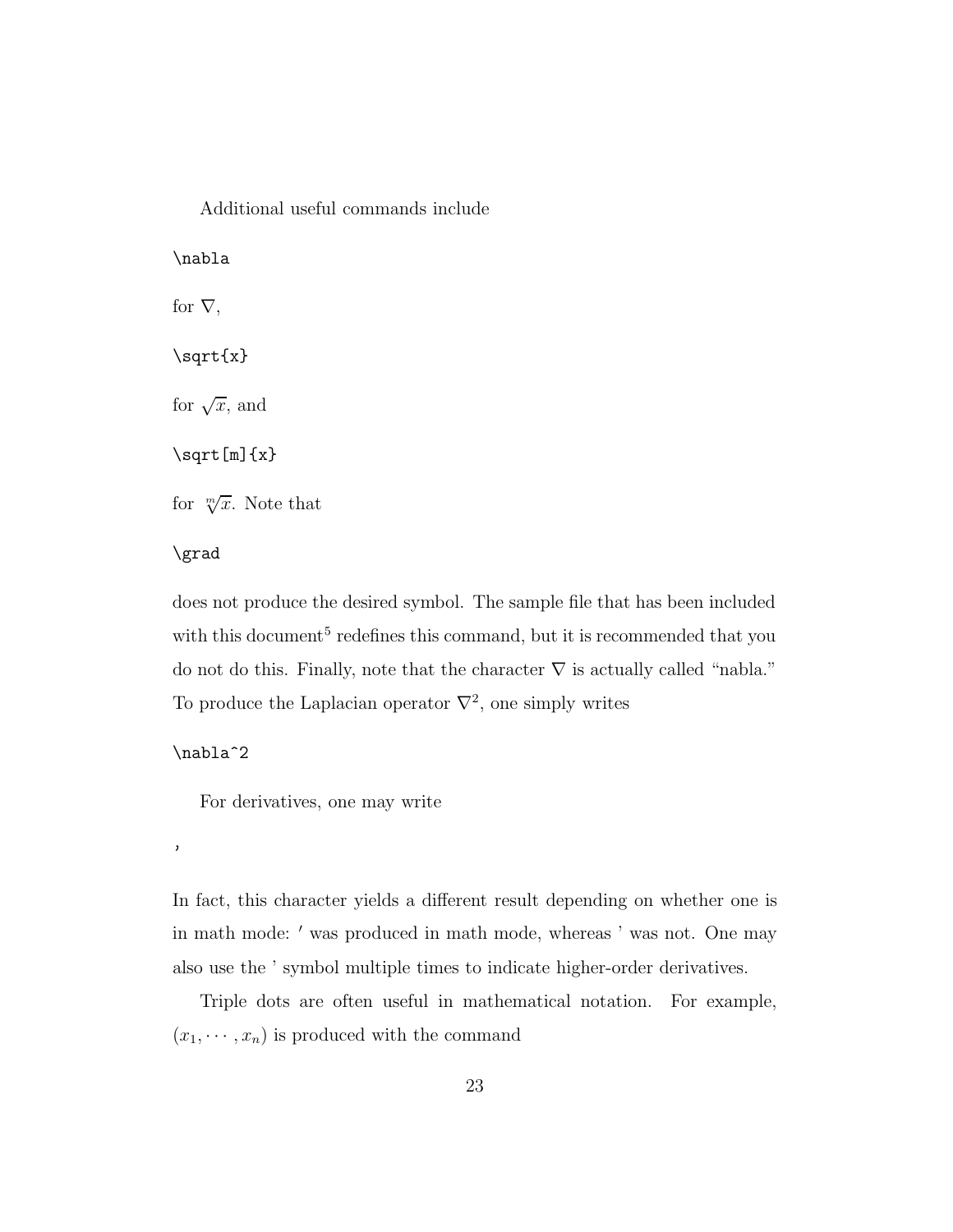$(x_1, \cdot \cdot, x_n)$ 

Observe that the dots are centered vertically. Alternate spacings for these dots are obtained with commands such as

\ldots Additionally, \cdot and \ldot

produce appropriately spaced single dots.

## **4.4 Other Mathematical Notation**

I have presented a few examples above, but there is a lot more that one can do. For example, one can use LaTex to construct commutative diagrams, boxed formulas, continued fractions, Feynman diagarams, and numerous other things.

# **5 Graphics**

There are numerous different commands to display graphics in documents produced in LaTex. The one I use most often is

```
\begin{figure}[htb]
\begin{centering}
```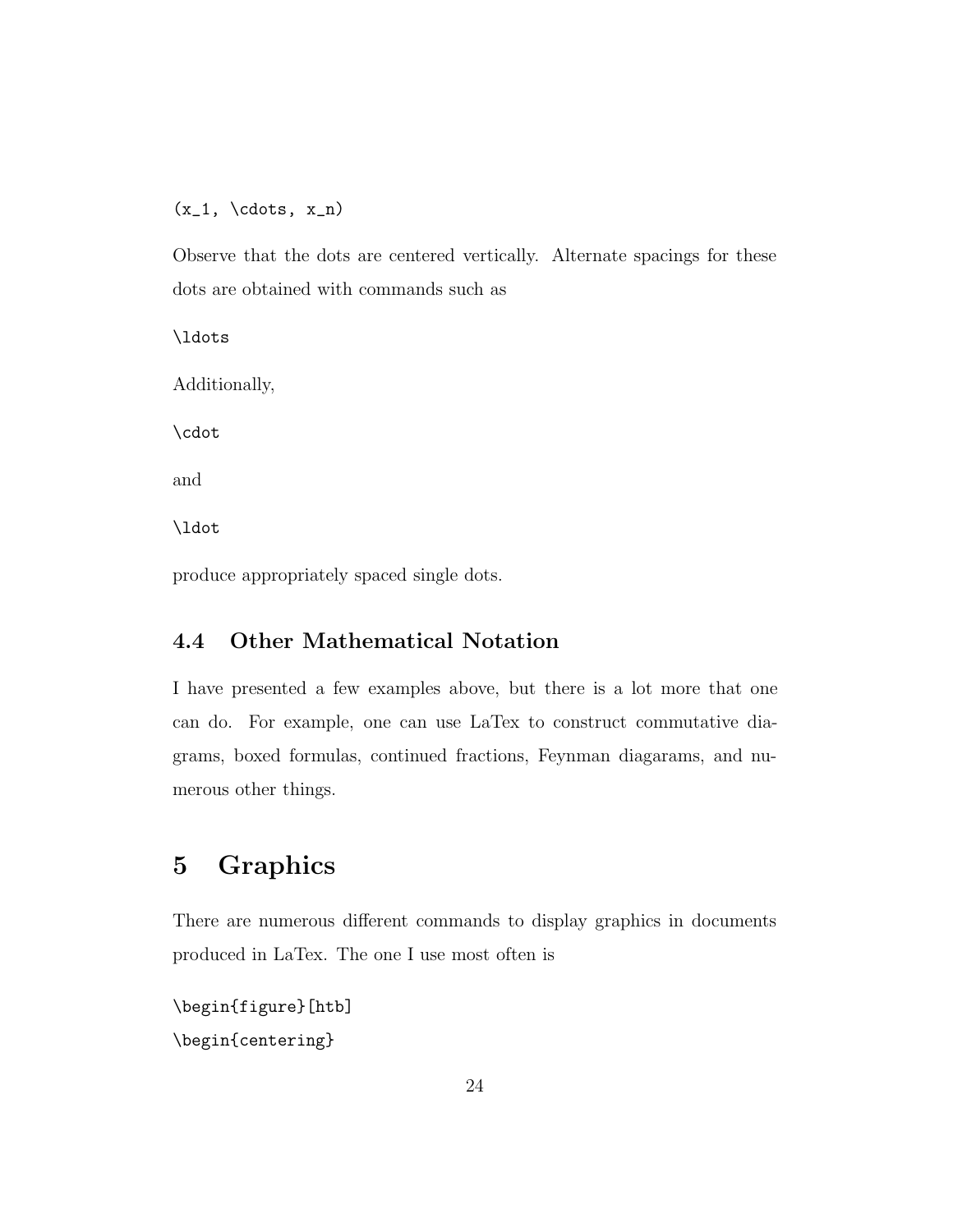

Figure 1: This is a caption. In it, one can enter math mode in the usual manner.

```
\leavevmode
\includegraphics[width = 2.5 in, height = 3 in]
{/home/mason/mtbi/figs/fig1.ps}
\varepsilon = -5 in}
\caption{This is a caption. In it, one can enter
math mode in the usual manner.} \label{figgy1}
\end{centering}
\end{figure}
```
This produced Figure 1, which is labeled in the same manner as are equations in this document. The first thing I did was enter a figure environment. This environment (just like any other) can be customized ad nauseum if one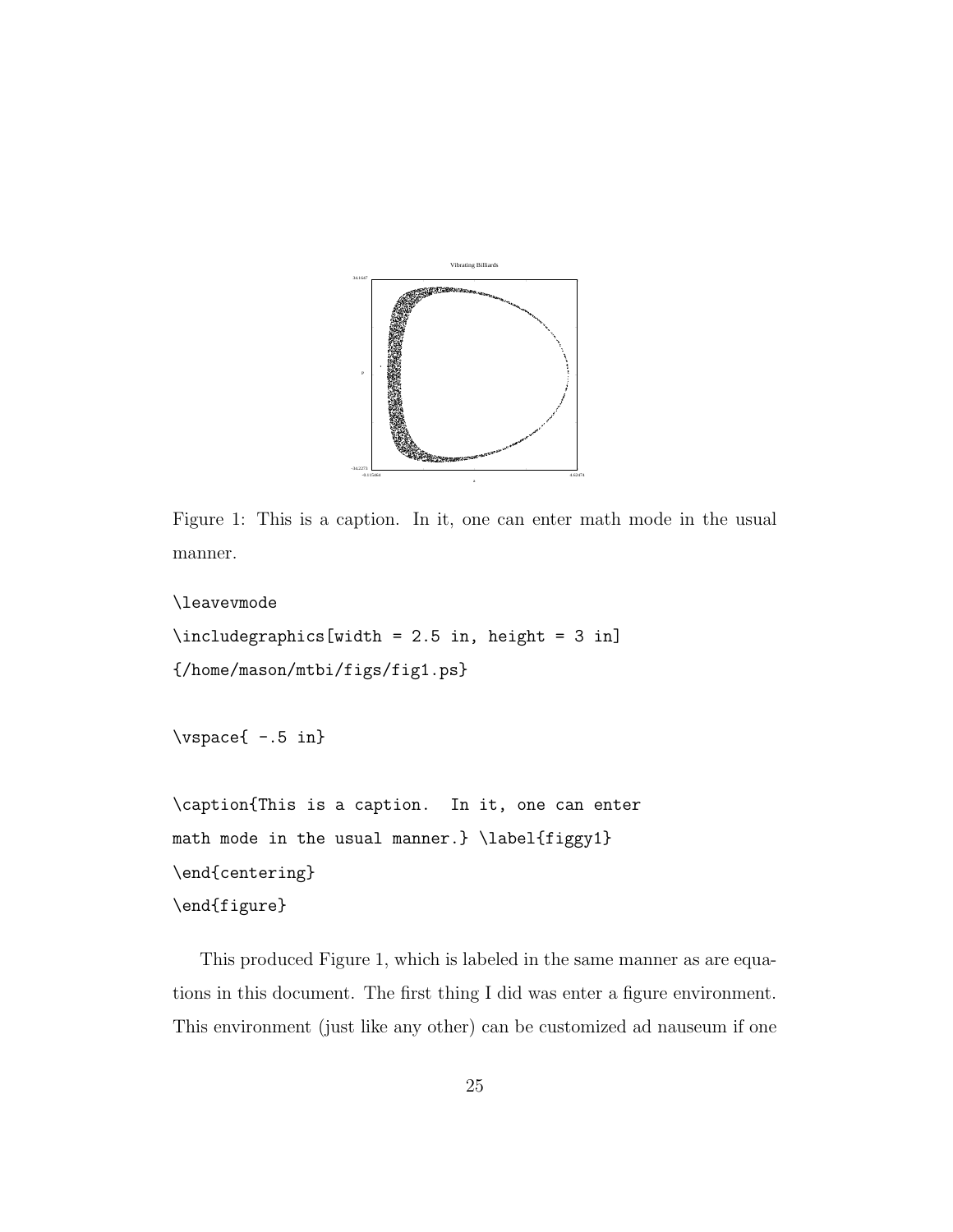wishes to do so. (If you are interested in this topic, see The LaTex Companion. <sup>2</sup>) The argument [htb] is optional but often quite useful. It indicates my spacing preferences: first to try to put the plot immediately in that spot, then to try to put it on the top of a page and then to try to put it on the bottom of a page. The argument [thb] would indicate the top of the page as a first choice, 'here' as the second choice, and the bottom of the page as the third choice. Another possibility is 'p' for a page of figures. In the absence of such arguments–i.e., if "[htb]" were not included in the graphics command above–LaTex's float-placing algorithm (where figures are a type of float) assumes the preference 'tbp'. If necessary, there are many more things one can do to manipulate the placement of figures. (By the way, the reason that LaTex often doesn't put graphics where you want them is that there are spacing considerations concerning the size of a float that can be placed in a spot of a certain size. Hence, advanced manipulation includes the adjustment of such parameters.)

To actually embed the figure, I use the

#### \includegraphics

command, although there are several available alternatives. I also choose to specify the length and width of my figures. There are many other optional arguments for this command, some of which can be helpful in placing graphics, but I do not use them unless I have to do so. Many such commands are specified in The LaTex Companion.<sup>2</sup> Other tools are available on the Web in style files that have spread among the LaTex community. (Such tools build on LaTex and make certain types of commands [such as rotating figures] easier to implement. Other common style files, such as those published by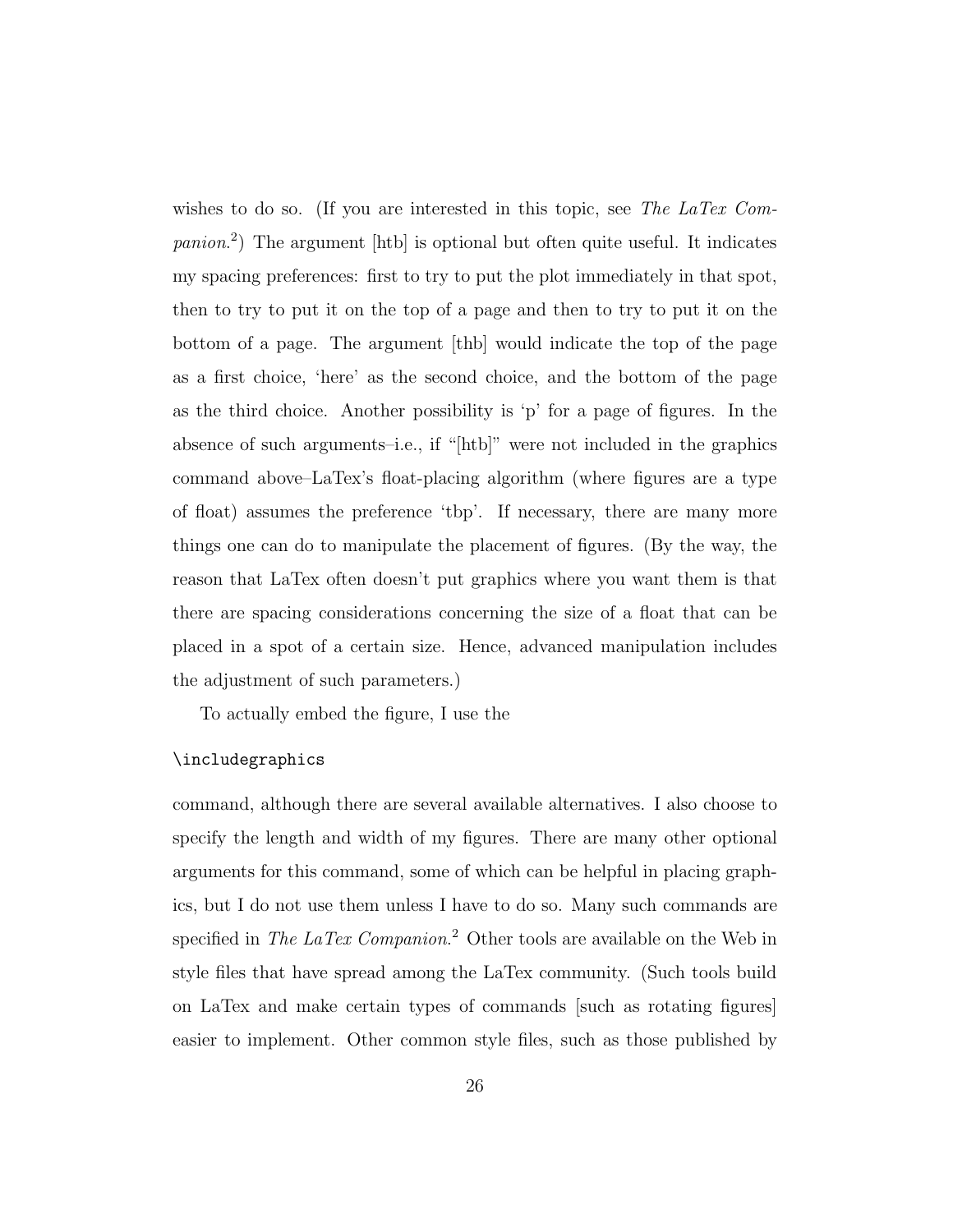academic societies like the American Physical Society, are devoted to formats of a specified journal or selection of journals.) The LaTex Companion discusses many of these files. I have already discussed how to include such files in a document's preamble. The easiest way to find them is to search for them on the Web–LaTex packages are compiled in myriad places, so any one that is widely used is very easy to find.

A required argument of any command for including graphics is the name of the file. Note that this argument must include directory names if the figure of interest is not in the same directory of the LaTex file in which it is being embedded.

One may then specify a caption, which is ordinarily placed below figures. (By contrast, captions are ordinarily placed above tables. Of course, one should consult the stylistic requirements of the journal or publisher to which one is submitting one's work to be certain.) Observe that I used vertical spacing to manipulate the location of this caption. Observe also that I have elected to center both the figure and the caption.

### **5.1 Types of Figure Files**

It is standard to embed postscript files in LaTex documents. Such files have the suffix .ps or .eps, where the 'e' stands for 'encapsulated.' Most journals require figures to be in postscript format, as that is a univeral format (that doesn't depend on one's operating system, etc.).

One can embed other types of files (whether or not the associated format is universal), but .ps files are standard and should be used whenever possible. I have noted in particular that past MTBI students have used .bmp files, which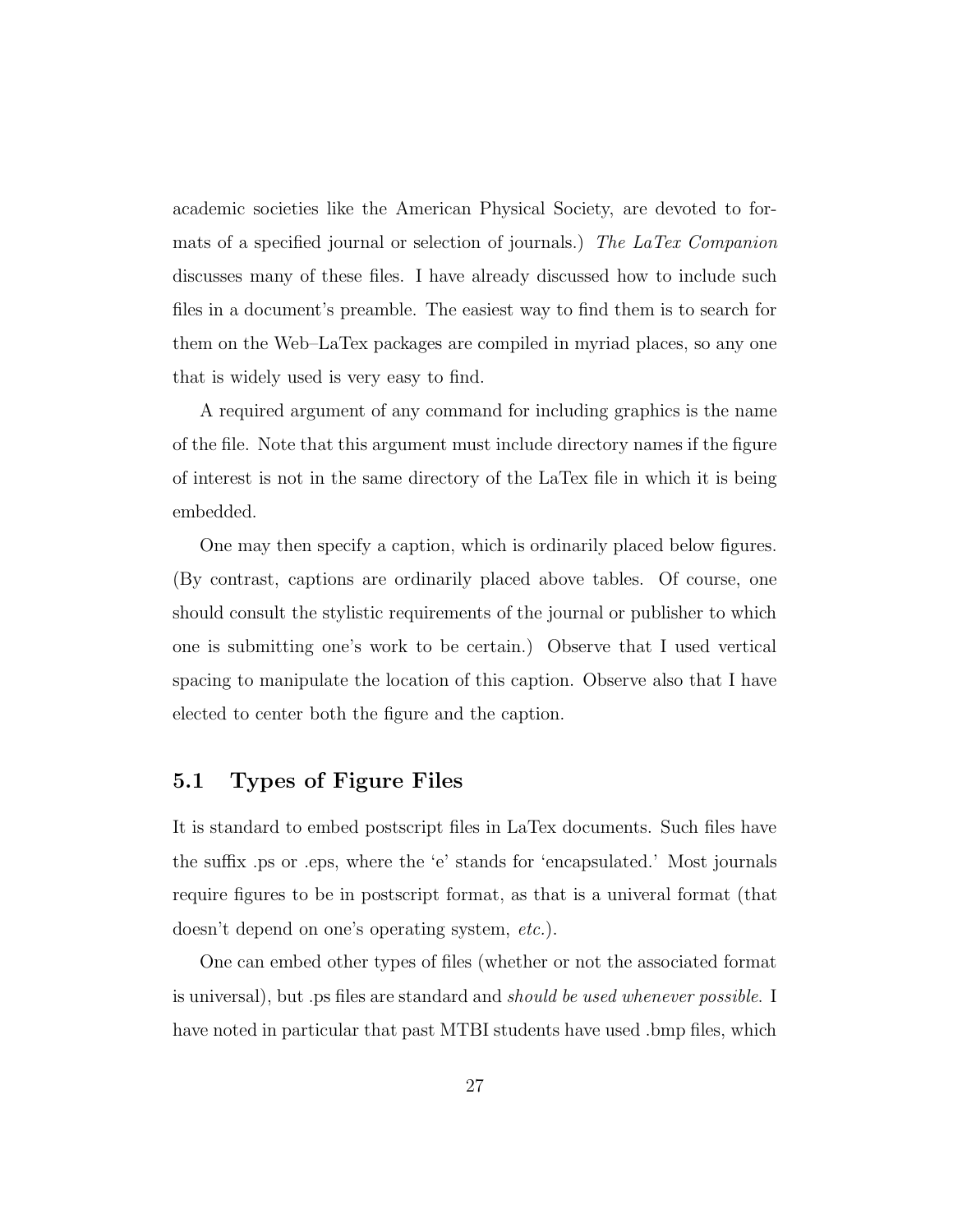are not universal. If you ask them, they may remember that I have ranted in the past about not using this type of file because publishers will almost never except submissions in non-universal formats. However, in cases in which it is most convenient to use .bmp files, one may use the same commands that I specified above with one minor distinction–one's figure is called blah.bmp rather than blah.ps or blah.eps.

One can use Matlab to convert .bmp files into .ps files. To load a .bmp file into Matlab, type

```
A = \text{imread}'(i) ile.bmp','bmp');
image(A);
```
If the picture comes out the way you want, you just need to save it. If it is mostly blank, however, type

 $map = [000; 111];$ colormap(map);

For a discussion of using different types of figures with LaTex, go to the Los Alamos ArXiv (which is now at Cornell University) at xxx.arxiv.org, scroll down to the bottom of the page, click on 'help', click on frequently asked questions, scroll down to to "Information for submitters (procedure and submission preparation," and click on the question, "How do I make bitmaps of some of my figures?"

### **5.2 Graphics with Multiple Columns**

It is sometimes useful to display graphics using multiple columns. For example, consider the following code (which is adapted from that in a document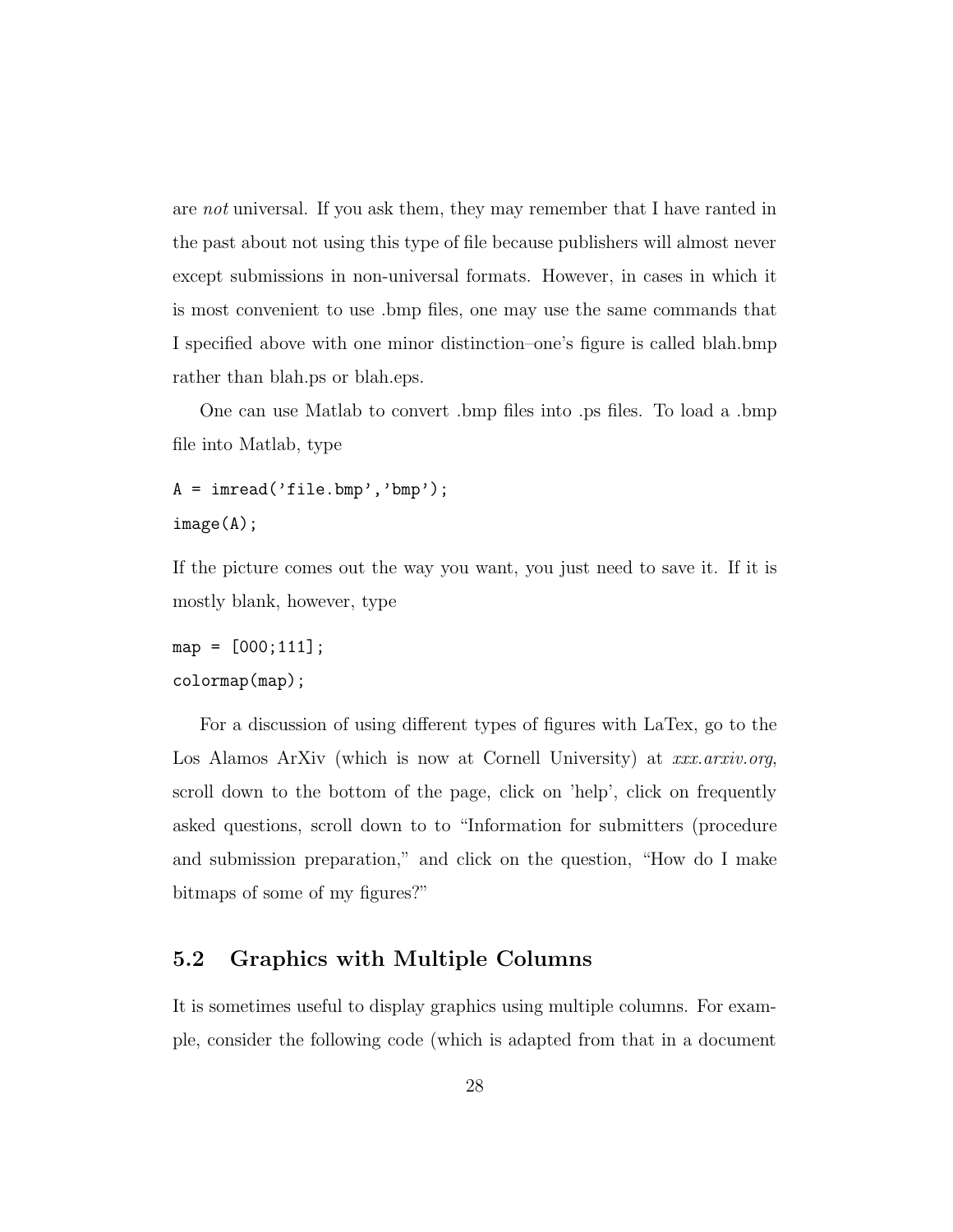by Warwick Tucker):

```
\begin{figure}[h]
```
\centerline{

\includegraphics[width=0.40\textwidth, height=0.40\textwidth]

```
{/home/mason/mtbi/figs/time13.ps}
```

```
\hspace{1cm}
```
\includegraphics[width=0.40\textwidth, height=0.40\textwidth]

```
{/home/mason/mtbi/figs/time23.ps} }
```
\caption{\label{figs1} (a) This is the left figure.

\hspace{1cm} (b) This is the right figure.}

\end{figure}



Figure 2: (a) This is the left figure. (b) This is the right figure.

This code is somewhat different from that used for Figure 1. In particular, the graphics and captions were centered in a different manner. Note, moreover, the manner in which the length and width of the plots have been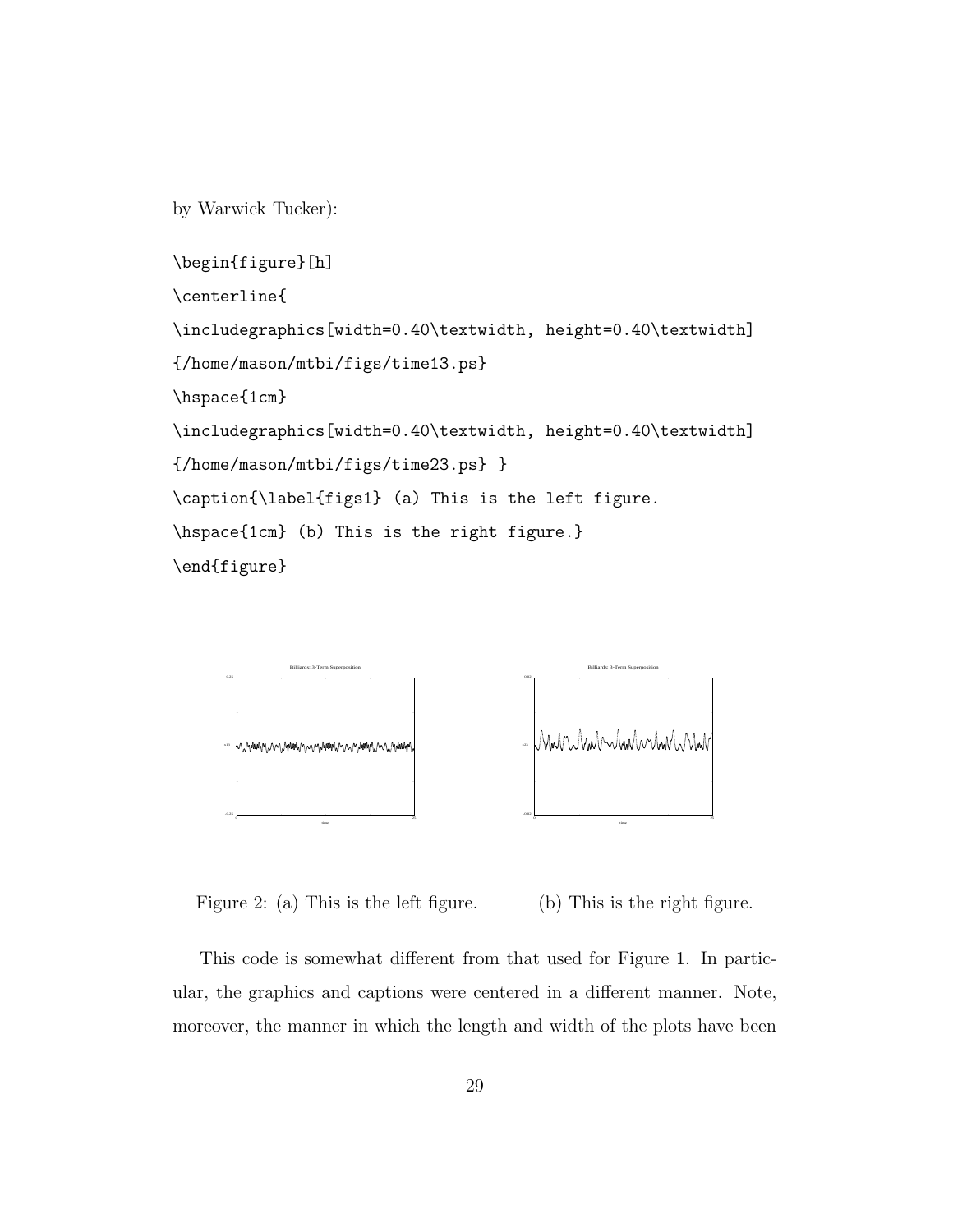specified. Instead of specifying an absolute width and length, these quantities have been specified in terms of the width of the text. The prefactor of .40 indicates this relative value. This sort of command is also useful in other contexts; for example, it can help specify an environment (such as a definition or a theorem). Finally, note that including multiple graphics at once is easily accomplished by using multiple

#### \includegraphics

commands.

### **5.3 A Note on Plagiarism**

You may be wondering why I have elected to place this section in this portion of the paper. The reason is that in past year's, many MTBI students have used graphics produced by other people in their documents. Technically, one is supposed to explicitly ask them for permission to do this before 'borrowing' their figures. In the assignment that I give, this will be a requirement for using any figure one downloads from the Web or obtains from another source in any other manner. If you are given permission to use somebody else's figure, the conventional way to acknowledge this permission is to state it at the end of the caption. (Phrases such as "Figure courtesy J. Random Professor" are typically employed.)

# **6 Tables**

The table (1) was produced using the following code: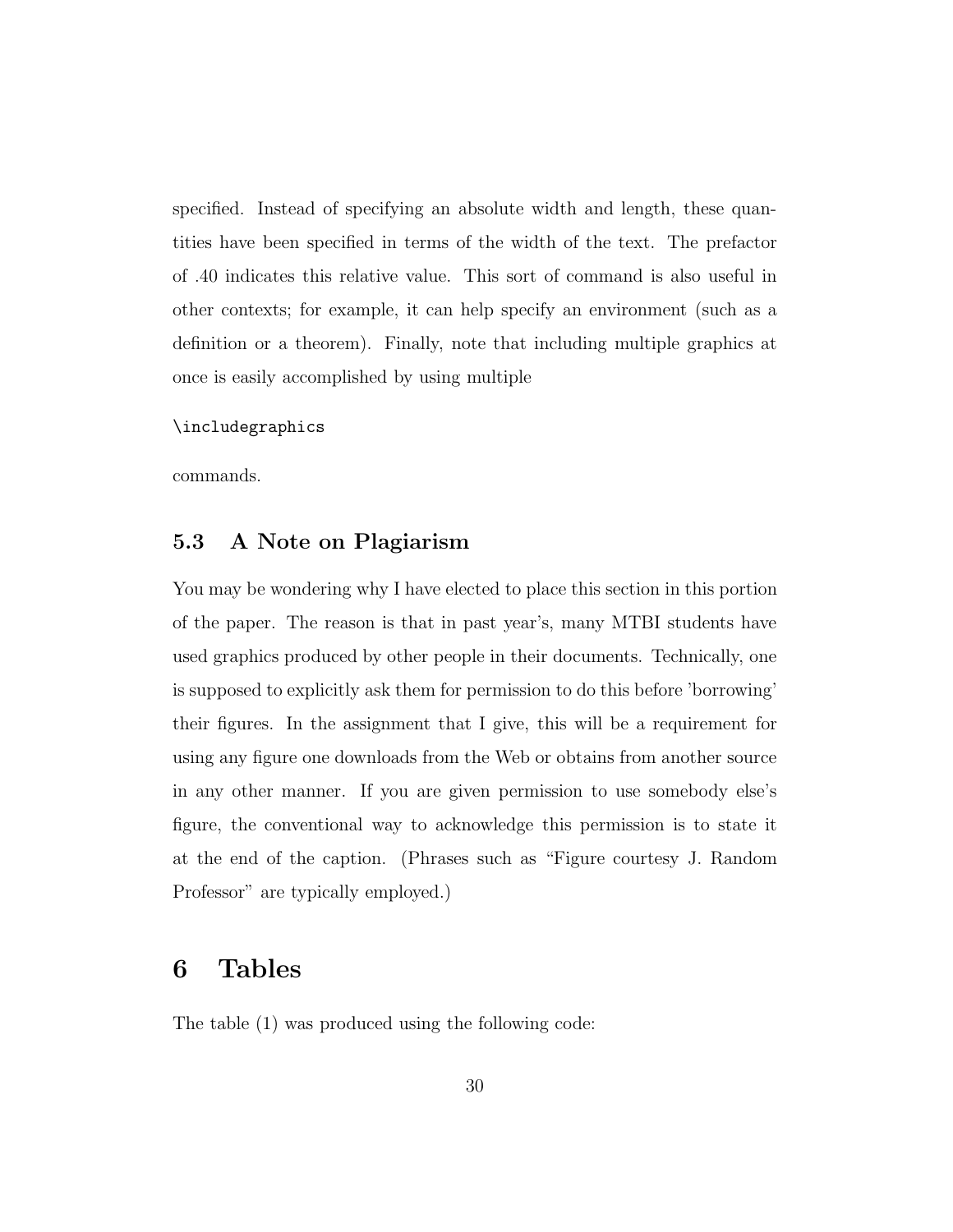| <b>Steps</b>   | $\hbar$        | E(h)                    | E(h)/h |
|----------------|----------------|-------------------------|--------|
| 1              | $\overline{2}$ | $4.3891 \times 10^{0}$  | 2.1946 |
| $\overline{2}$ | $\mathbf{1}$   | $3.3891 \times 10^{0}$  | 3.3891 |
| $\overline{4}$ | $2^{-1}$       | $2.3266 \times 10^{0}$  | 4.6532 |
| 8              | $2^{-2}$       | $1.4286 \times 10^{0}$  | 5.7144 |
| 16             | $2^{-3}$       | $8.0581 \times 10^{-1}$ | 6.4465 |
| 32             | $2^{-4}$       | $4.3039 \times 10^{-1}$ | 6.8862 |
| 64             | $2^{-5}$       | $2.2278 \times 10^{-1}$ | 7.1290 |
| 128            | $2^{-6}$       | $1.1339 \times 10^{-1}$ | 7.2570 |
| 256            | $2^{-7}$       | $5.7206 \times 10^{-2}$ | 7.3224 |
| 512            | $2^{-8}$       | $2.8733 \times 10^{-2}$ | 7.3556 |
| 1024           | $2^{-9}$       | $1.4399 \times 10^{-2}$ | 7.3723 |
| 2048           | $2^{-10}$      | $7.2077 \times 10^{-3}$ | 7.3807 |
| 4096           | $2^{-11}$      | $3.6059 \times 10^{-3}$ | 7.3849 |
| 8192           | $2^{-12}$      | $1.8035 \times 10^{-3}$ | 7.3871 |
| 16384          | $2^{-13}$      | $9.0186 \times 10^{-4}$ | 7.3880 |

Table 1: Estimates of  $C_E$ .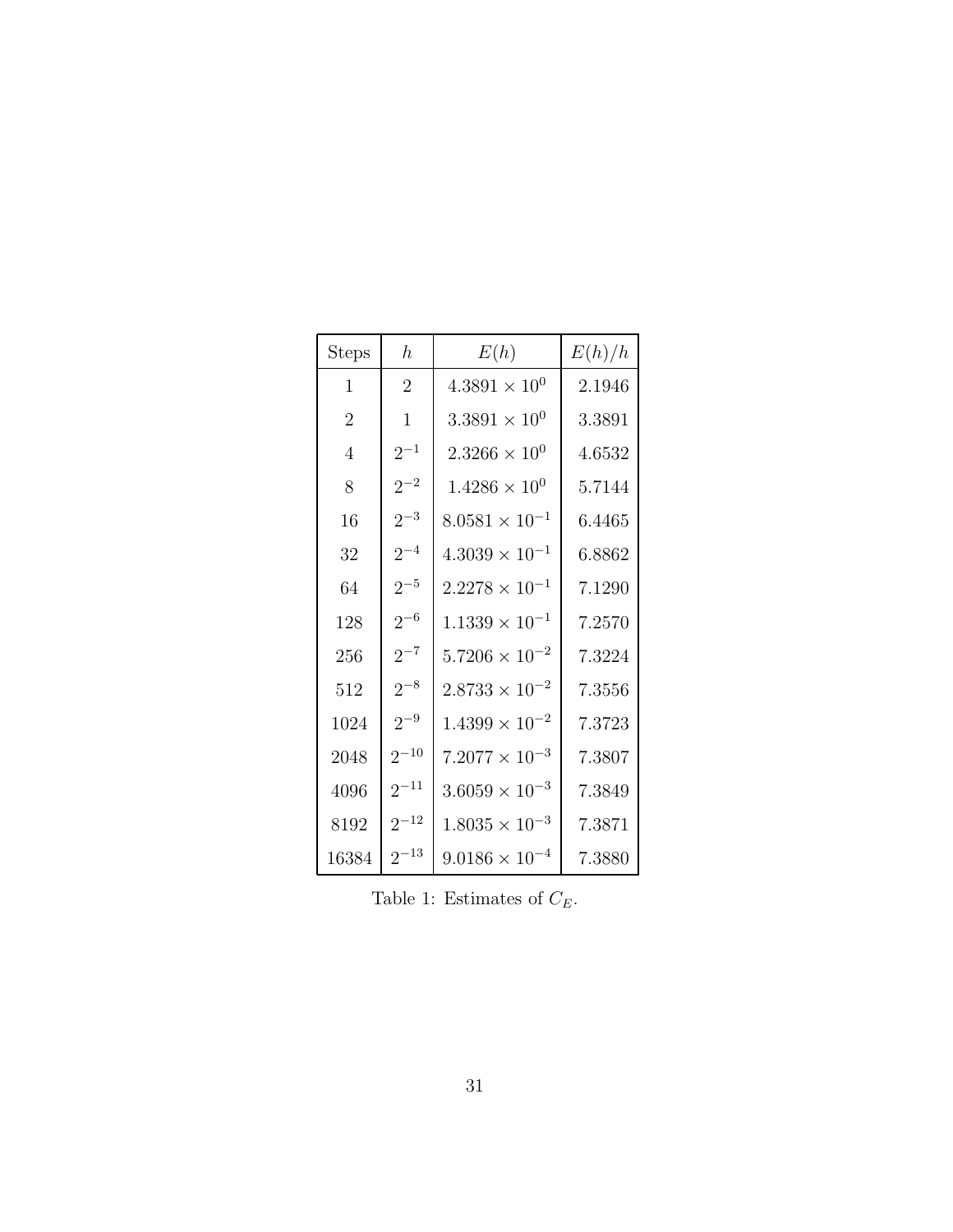```
\begin{table}
\centerline{
\begin{tabular}{|c|c|c|r|} \hline
Steps & $ h $ & $ E(h) $ & $ E(h) / h$ \ \1 & $ 2 $ & $ 4.3891\times 10^0 $ & 2.1946 \\
     2 & $ 1 $ & $ 3.3891\times 10^0 $ & 3.3891 \\
     4 \& $ 2^{\{-1\}} \& $ 2.3266\times 10^{\{-1\}} \& 4.6532 \ \}8 & $ 2^{-2} $ & $ 1.4286\times 10^{0} $ & 5.7144 \\
   16 & $ 2^{-3} $ & $ 8.0581\times 10^{-1} $ & 6.4465 \\
   32 & $ 2^{-4} $ & $ 4.3039\times 10^{-1} $ & 6.8862 \\
   64 & $ 2^{-5} $ & $ 2.2278\times 10^{-1} $ & 7.1290 \\
   128 & $ 2^{-6} $ & $ 1.1339\times 10^{-1} $ & 7.2570 \\
  256 & $ 2^{-7} $ & $ 5.7206\times 10^{-2} $ & 7.3224 \\
  512 & $ 2^{-8} $ & $ 2.8733\times 10^{-2} $ & 7.3556 \\
  1024 & $ 2^{-9} $ & $ 1.4399\times 10^{-2} $ & 7.3723 \\
 2048 & $ 2<sup>\text{-}10} $ & $ 7.2077\times 10^{-3} $ & 7.3807 \\</sup>
 4096 & $ 2^{-11} $ & $ 3.6059\times 10^{-3} $ & 7.3849 \\
 8192 & $ 2^{-12} $ & $ 1.8035\times 10^{-3} $ & 7.3871 \\
16384 & $ 2^{-13} $ & $ 9.0186\times 10^{-4} $ & 7.3880\\
\hline
\end{tabular}}\caption{Estimates of $C_E$.}\label{tab1}
\end{table}
  Note that the
```

```
\begin{table}
```
and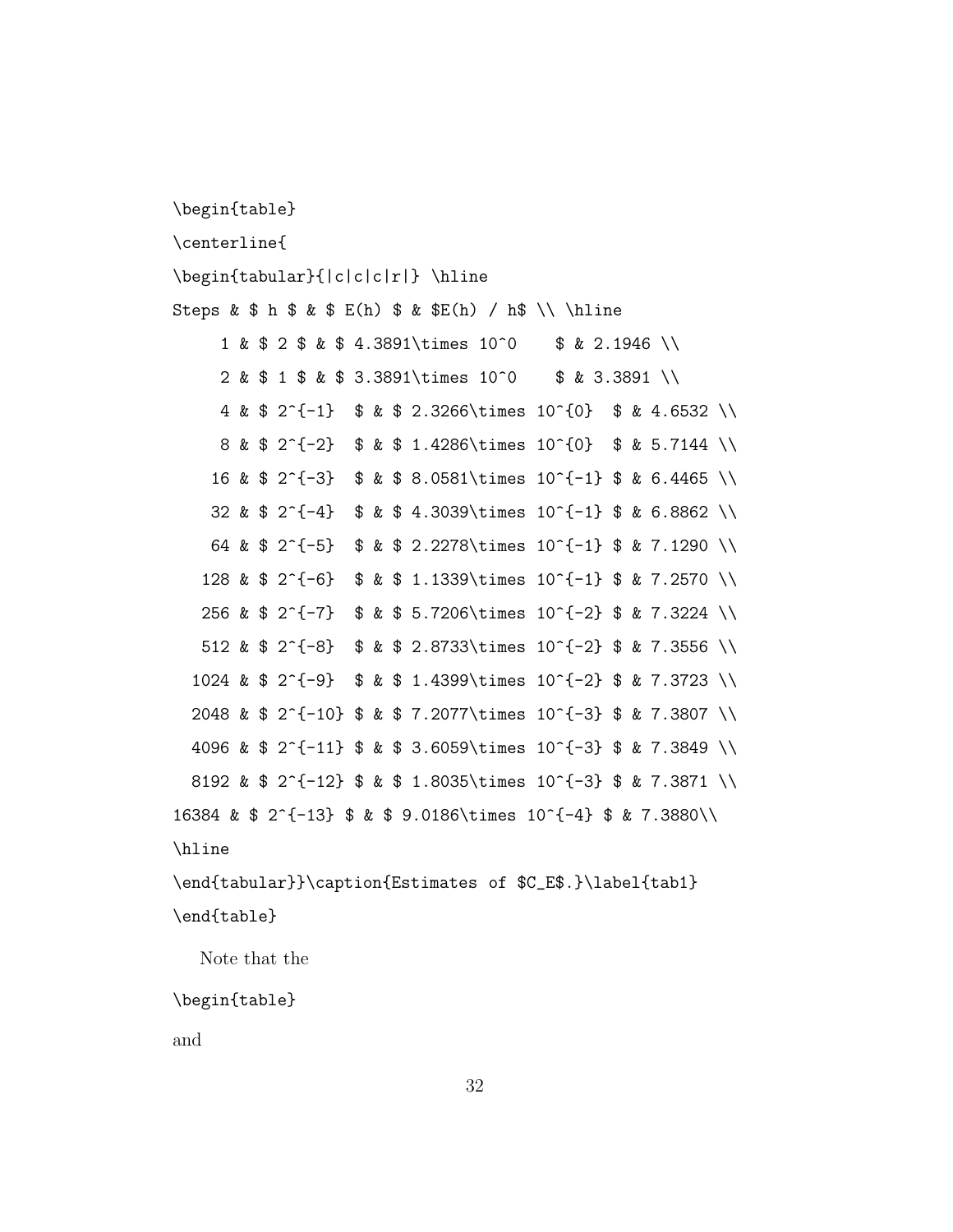#### \end{table}

commands do not function in PCTex. (These commands are a good way to make a table if one is using a unix flavor of LaTex.) One alternative is to obtain (3) with the figure environment:

\begin{figure}

\centerline{ \begin{tabular}{|c|c|c|r|} \hline Steps &  $$ h $ & $ E(h) $ & $ E(h) / h$ \ \$ 1 & \$ 2 \$ & \$ 4.3891\times 10^0 \$ & 2.1946 \\ 2 & \$ 1 \$ & \$ 3.3891\times 10^0 \$ & 3.3891 \\  $4 \& $ 2^{\{-1\}} \& $ 2.3266\times 10^{\{-1\}} \& 4.6532 \ \}$ 8 & \$ 2^{-2} \$ & \$ 1.4286\times 10^{0} \$ & 5.7144 \\ 16 & \$ 2^{-3} \$ & \$ 8.0581\times 10^{-1} \$ & 6.4465 \\ 32 & \$ 2<sup> $-4$ </sup>} \$ & \$ 4.3039\times 10 $^{-1}$  \$ & 6.8862 \\ 64 & \$ 2^{-5} \$ & \$ 2.2278\times  $10^{-(-1)}$  \$ & 7.1290 \\ 128 & \$ 2^{-6} \$ & \$ 1.1339\times  $10^{-1}$  \$ & 7.2570 \\ 256 & \$ 2^{-7} \$ & \$ 5.7206\times  $10^{-2}$  \$ & 7.3224 \\ 512 & \$ 2^{-8} \$ & \$ 2.8733\times 10^{-2} \$ & 7.3556 \\ 1024 & \$ 2^{-9} \$ & \$ 1.4399\times  $10^{-2}$  \$ & 7.3723 \\ 2048 & \$ 2^{-10} \$ & \$ 7.2077\times 10^{-3} \$ & 7.3807 \\ 4096 & \$ 2^{-11} \$ & \$ 3.6059\times 10^{-3} \$ & 7.3849 \\ 8192 & \$ 2^{-12} \$ & \$ 1.8035\times 10^{-3} \$ & 7.3871 \\ 16384 & \$ 2^{-13} \$ & \$ 9.0186\times 10^{-4} \$ & 7.3880\\ \hline \end{tabular}}\caption{Estimates of \$C\_E\$.}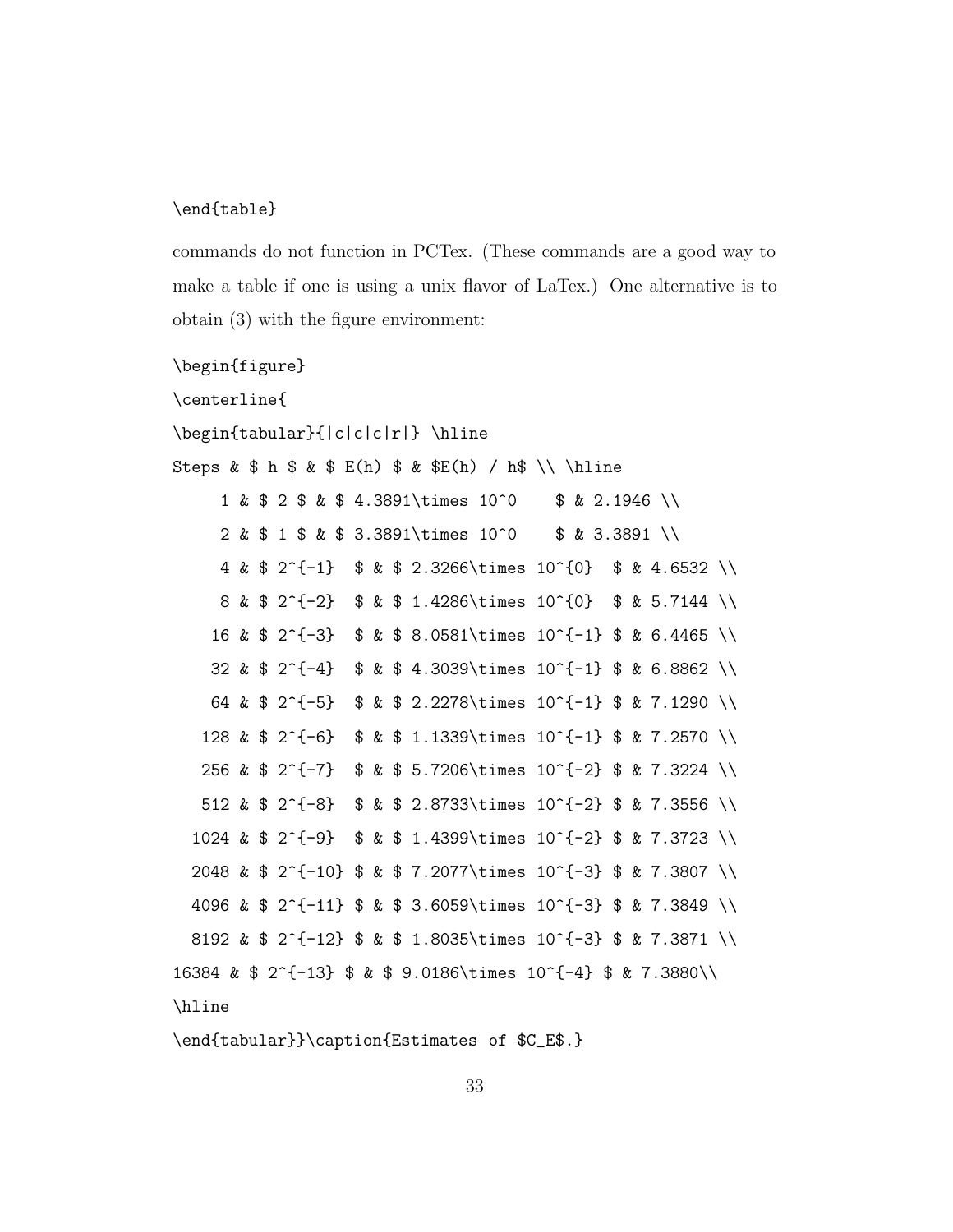| Steps          | $\hbar$        | E(h)                    | E(h)/h |
|----------------|----------------|-------------------------|--------|
| 1              | $\overline{2}$ | $4.3891 \times 10^{0}$  | 2.1946 |
| $\overline{2}$ | $\mathbf{1}$   | $3.3891 \times 10^{0}$  | 3.3891 |
| $\overline{4}$ | $2^{-1}$       | $2.3266 \times 10^{0}$  | 4.6532 |
| 8              | $2^{-2}$       | $1.4286 \times 10^{0}$  | 5.7144 |
| 16             | $2^{-3}$       | $8.0581 \times 10^{-1}$ | 6.4465 |
| 32             | $2^{-4}$       | $4.3039 \times 10^{-1}$ | 6.8862 |
| 64             | $2^{-5}$       | $2.2278 \times 10^{-1}$ | 7.1290 |
| 128            | $2^{-6}$       | $1.1339 \times 10^{-1}$ | 7.2570 |
| 256            | $2^{-7}$       | $5.7206 \times 10^{-2}$ | 7.3224 |
| 512            | $2^{-8}$       | $2.8733 \times 10^{-2}$ | 7.3556 |
| 1024           | $2^{-9}$       | $1.4399 \times 10^{-2}$ | 7.3723 |
| 2048           | $2^{-10}$      | $7.2077 \times 10^{-3}$ | 7.3807 |
| 4096           | $2^{-11}$      | $3.6059 \times 10^{-3}$ | 7.3849 |
| 8192           | $2^{-12}$      | $1.8035 \times 10^{-3}$ | 7.3871 |
| 16384          | $2^{-13}$      | $9.0186 \times 10^{-4}$ | 7.3880 |

Figure 3: Estimates of  $C_E$ .

### \end{figure}

Note, however, that this table is now labeled as a figure when it's compiled. One can produce a table using neither the table nor figure environments. If one does this, one cannot use a caption easily. (One can still put one in manually; one just can't use the caption command.) This has the advantage of circumventing the incompatibility of the table environment with PCTex. The code is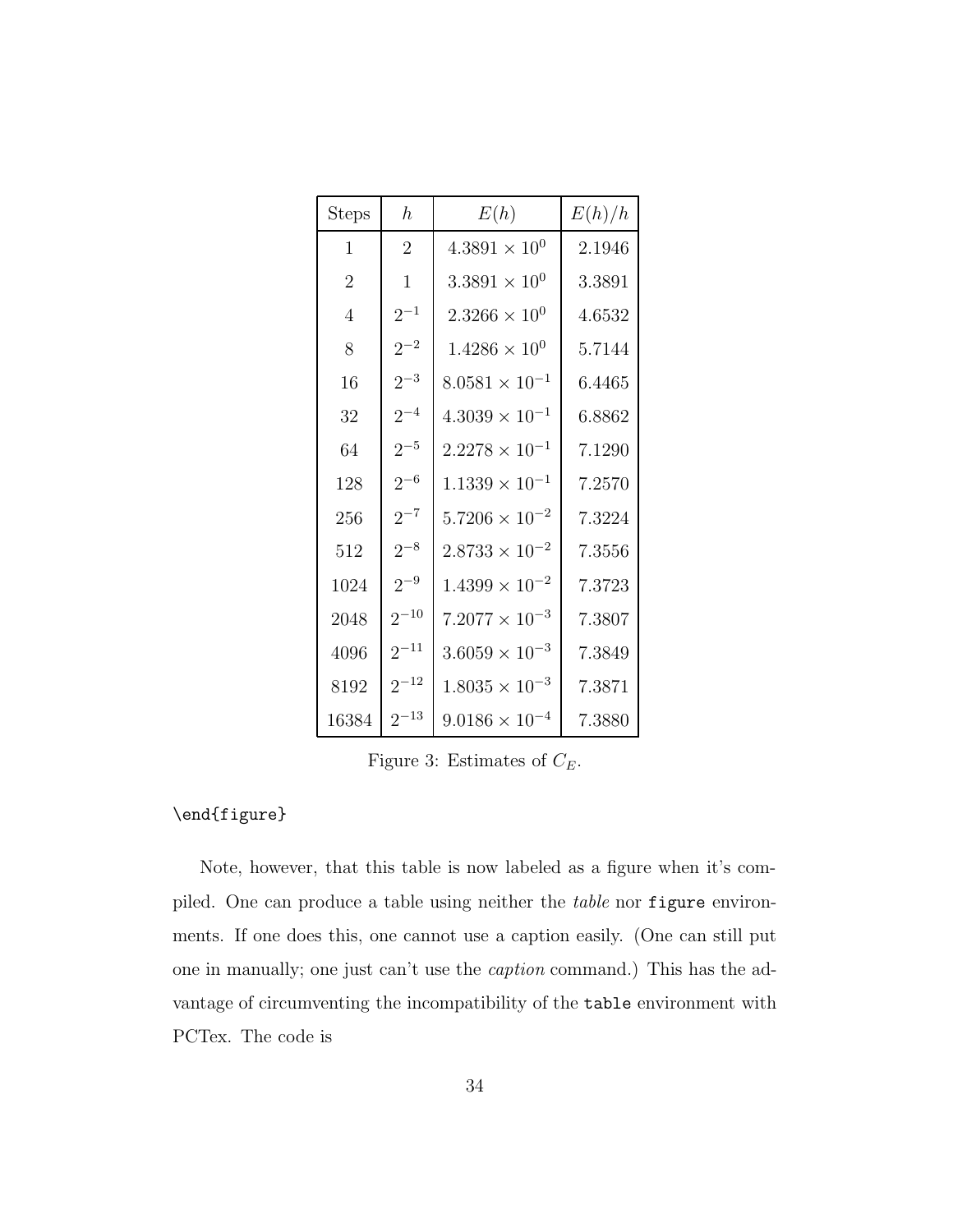\centerline{

\begin{tabular}{|c|c|c|r|} \hline Steps &  $$ h $ & $ E(h) $ & $ E(h) / h$ \ \$ 1 & \$ 2 \$ & \$ 4.3891\times 10^0 \$ & 2.1946 \\ 2 & \$ 1 \$ & \$ 3.3891\times 10^0 \$ & 3.3891 \\ 4 & \$ 2^{-1} \$ & \$ 2.3266\times 10^{0} \$ & 4.6532 \\ 8 & \$ 2^{-2} \$ & \$ 1.4286\times 10^{0} \$ & 5.7144 \\ 16 & \$ 2^{-3} \$ & \$ 8.0581\times 10^{-1} \$ & 6.4465 \\ 32 & \$ 2^{-4} \$ & \$ 4.3039\times  $10^{-1}$  \$ & 6.8862 \\ 64 & \$ 2^{-5} \$ & \$ 2.2278\times  $10^{-[-1]}$  \$ & 7.1290 \\ 128 & \$ 2^{-6} \$ & \$ 1.1339\times  $10^{-1}$  \$ & 7.2570 \\ 256 & \$ 2^{-7} \$ & \$ 5.7206\times  $10^{-2}$  \$ & 7.3224 \\ 512 & \$ 2^{-8} \$ & \$ 2.8733\times 10^{-2} \$ & 7.3556 \\ 1024 & \$ 2^{-9} \$ & \$ 1.4399\times  $10^{-2}$  \$ & 7.3723 \\ 2048 & \$ 2^{-10} \$ & \$ 7.2077\times 10^{-3} \$ & 7.3807 \\ 4096 & \$ 2^{-11} \$ & \$ 3.6059\times 10^{-3} \$ & 7.3849 \\ 8192 & \$ 2^{-12} \$ & \$ 1.8035\times 10^{-3} \$ & 7.3871 \\ 16384 & \$ 2^{-13} \$ & \$ 9.0186\times 10^{-4} \$ & 7.3880\\ \hline

```
\end{tabular}}
```
It produces the following result: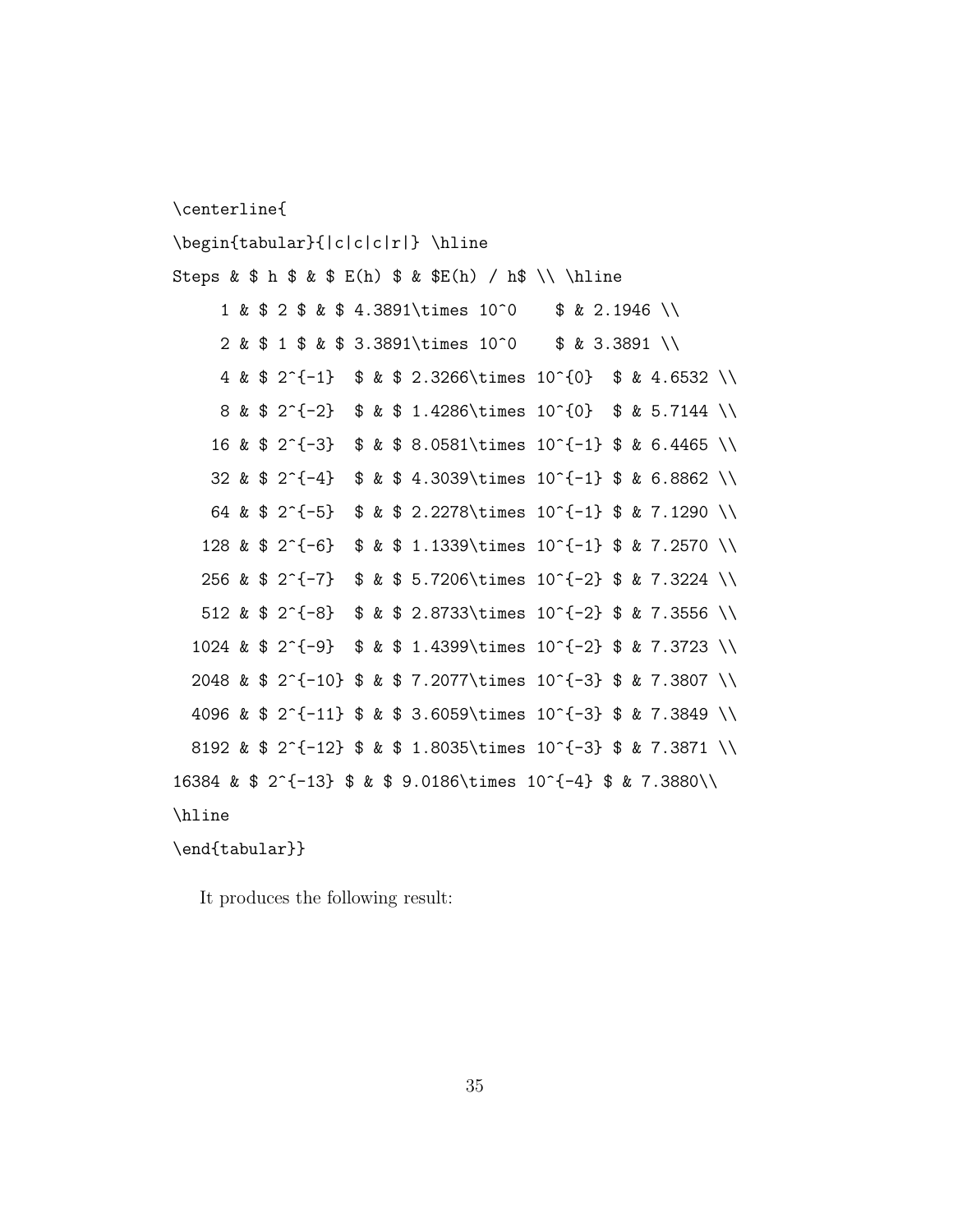| Steps          | $\hbar$        | E(h)                    | E(h)/h |
|----------------|----------------|-------------------------|--------|
| 1              | $\overline{2}$ | $4.3891 \times 10^{0}$  | 2.1946 |
| $\overline{2}$ | 1              | $3.3891 \times 10^{0}$  | 3.3891 |
| $\overline{4}$ | $2^{-1}$       | $2.3266 \times 10^{0}$  | 4.6532 |
| 8              | $2^{-2}$       | $1.4286 \times 10^{0}$  | 5.7144 |
| 16             | $2^{-3}$       | $8.0581 \times 10^{-1}$ | 6.4465 |
| 32             | $2^{-4}$       | $4.3039 \times 10^{-1}$ | 6.8862 |
| 64             | $2^{-5}$       | $2.2278 \times 10^{-1}$ | 7.1290 |
| 128            | $2^{-6}$       | $1.1339 \times 10^{-1}$ | 7.2570 |
| 256            | $2^{-7}$       | $5.7206 \times 10^{-2}$ | 7.3224 |
| 512            | $2^{-8}$       | $2.8733 \times 10^{-2}$ | 7.3556 |
| 1024           | $2^{-9}$       | $1.4399 \times 10^{-2}$ | 7.3723 |
| 2048           | $2^{-10}$      | $7.2077 \times 10^{-3}$ | 7.3807 |
| 4096           | $2^{-11}$      | $3.6059 \times 10^{-3}$ | 7.3849 |
| 8192           | $2^{-12}$      | $1.8035 \times 10^{-3}$ | 7.3871 |
| 16384          | $2^{-13}$      | $9.0186 \times 10^{-4}$ | 7.3880 |

Note that because I didn't use the float environment, this table is not automatically separated from the surrounding text.

Some of the conventions in the code for tables differ from those discussed previously in this article, as I copied the formatting from someone else's document when producing this table. (I have acknowledged the appropriate party at the conclusion to this paper, although it ordinarily is not necessary to do this for bits of LaTex code. If somebody else actively helps you typeset a paper, on the other hand, then that person most definitely should be acknowledged.)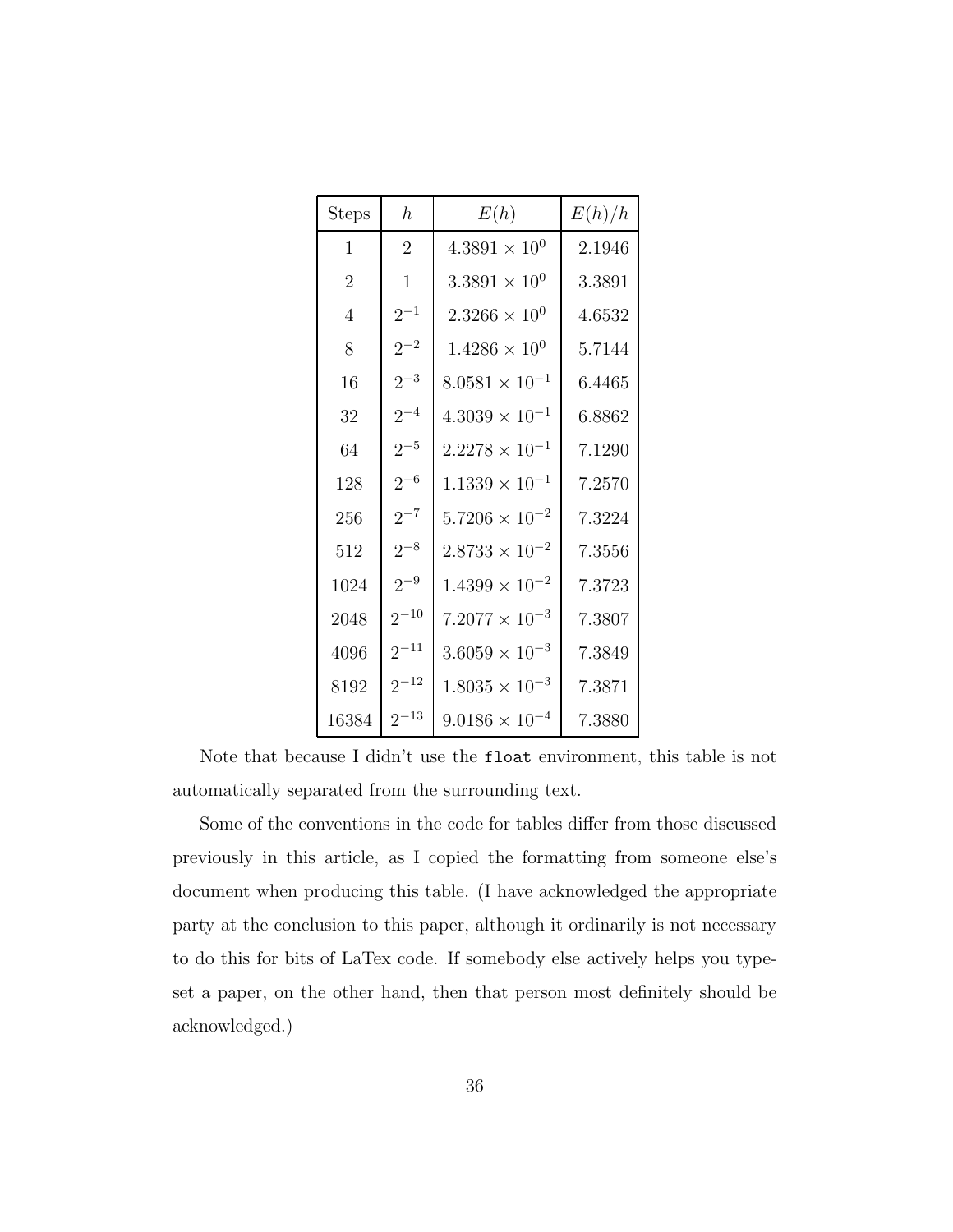As in matrices, ampersands & have been used to separate entries and double backslashes have been used to separate lines in the table. The character — yields the vertical lines in the table. The command

#### \hline

constructs a horizontal line. The parameter c indicates a center-adjusted column, whereas l indicates a left-adjusted column, and r produces a rightadjusted column. For more information concerning LaTex's tabular environment, see Chapter 5 of The LaTex Companion.<sup>2</sup>

# **7 Bibliography and Citations**

I have discussed briefly the fact that it is paramount to cite the work of others. This includes not only books and journal articles, but also Web pages, private conversations, etc. In this section, I discuss how to formally include a bibliography. There are a couple ways to proceed.

If one produces multiple papers, the best way is to produce a file blah.bib that contains references that may be cited. For your purposes, this will not be necessary, although you can ask me about this if you are interested. (I use a single .bib file [called ref.bib] for all the papers I cite, but one can also use more than one .bib file. Each one, for example, may have a different theme. Perhaps one includes all of one's own work. Perhaps another includes works by others from 2001. Perhaps a third includes works by others from 2000.) When compiled, the bibliography file blah.bib produces the file latexfile.bbl (corresponding to the LaTex file latexfile.tex), which stores the information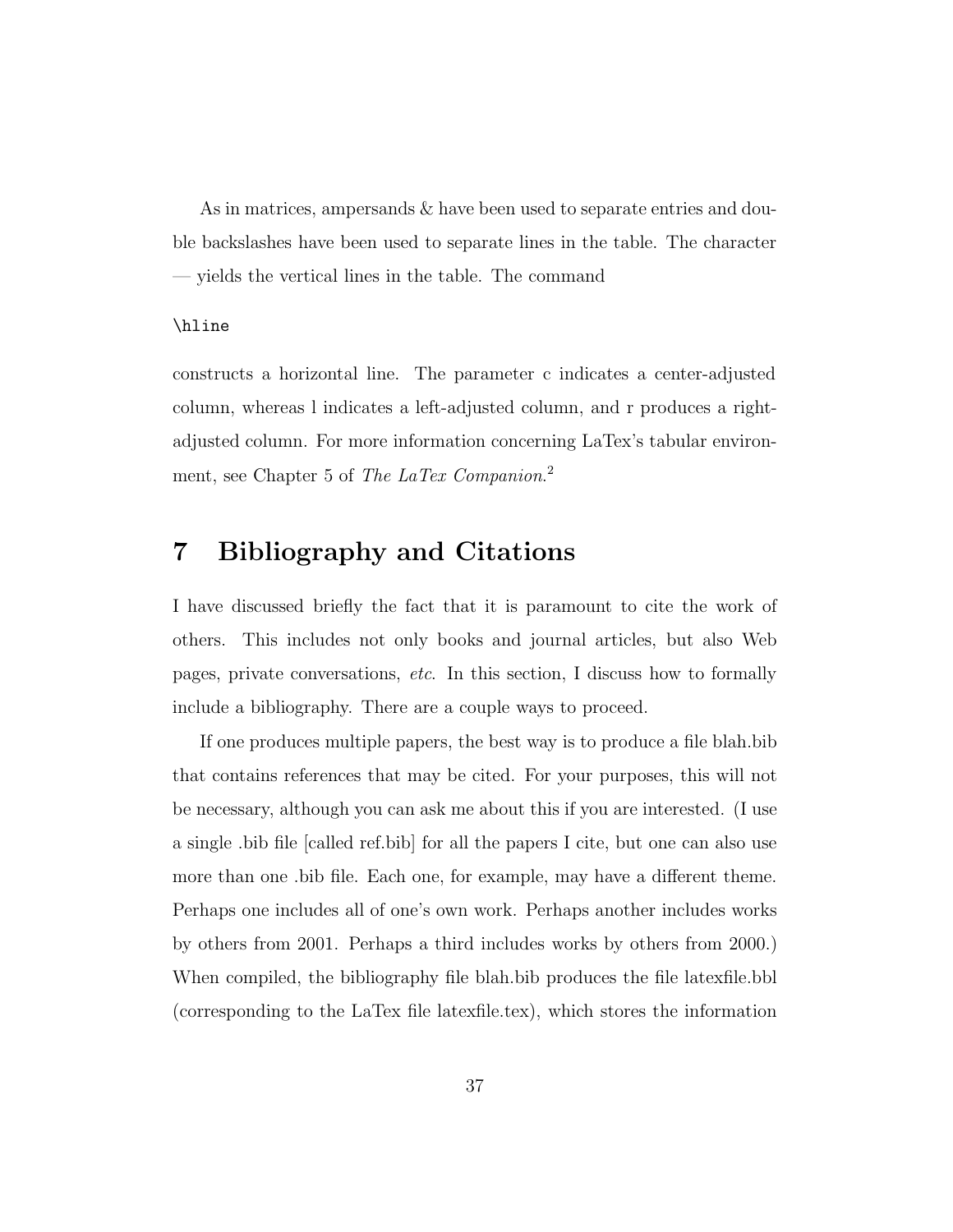for the bibliography entries in blah.bib that one has actually used. As an example, I have included the file lala.bbl that corresponds to the present file.

To implement the procedure described above, the commands I use in the present LaTex file are

# \bibliographystyle{plain} \bibliography{/home/mason/research/ref}

Note, however, that this is what one does in a Unix environment. On a personal computer (for example, if one is using PCTex), one should navigate the directory's on one's computer in the way normally associated with the relevant operating system.

The commands to create a bibliography are the final ones placed before ending the document. The first command indicates the style of one's bibiliography. Different journals–especially those in disparate fields–have different required styles. (For example, many physics journals have the annoying habit of not including titles for articles that are cited.) These styles may be implemented using style files that are available online.

If one is not using a .bib file, one simply includes the exact information in the .bbl file at this point in lieu of the commands above. There is no separate file, and one obviously need not specify the bibliography format a priori if one is typing bibliography entries manually. See the sample document by Ricardo S $\acute{a}$ enz<sup>5</sup> as well as lala.bbl for examples of how to do make such entries. If using a .bib file, the pertinent information is obtained automatically during the compilation process. Otherwise, one must include this information manually. (The advantage of using a .bib file is twofold: First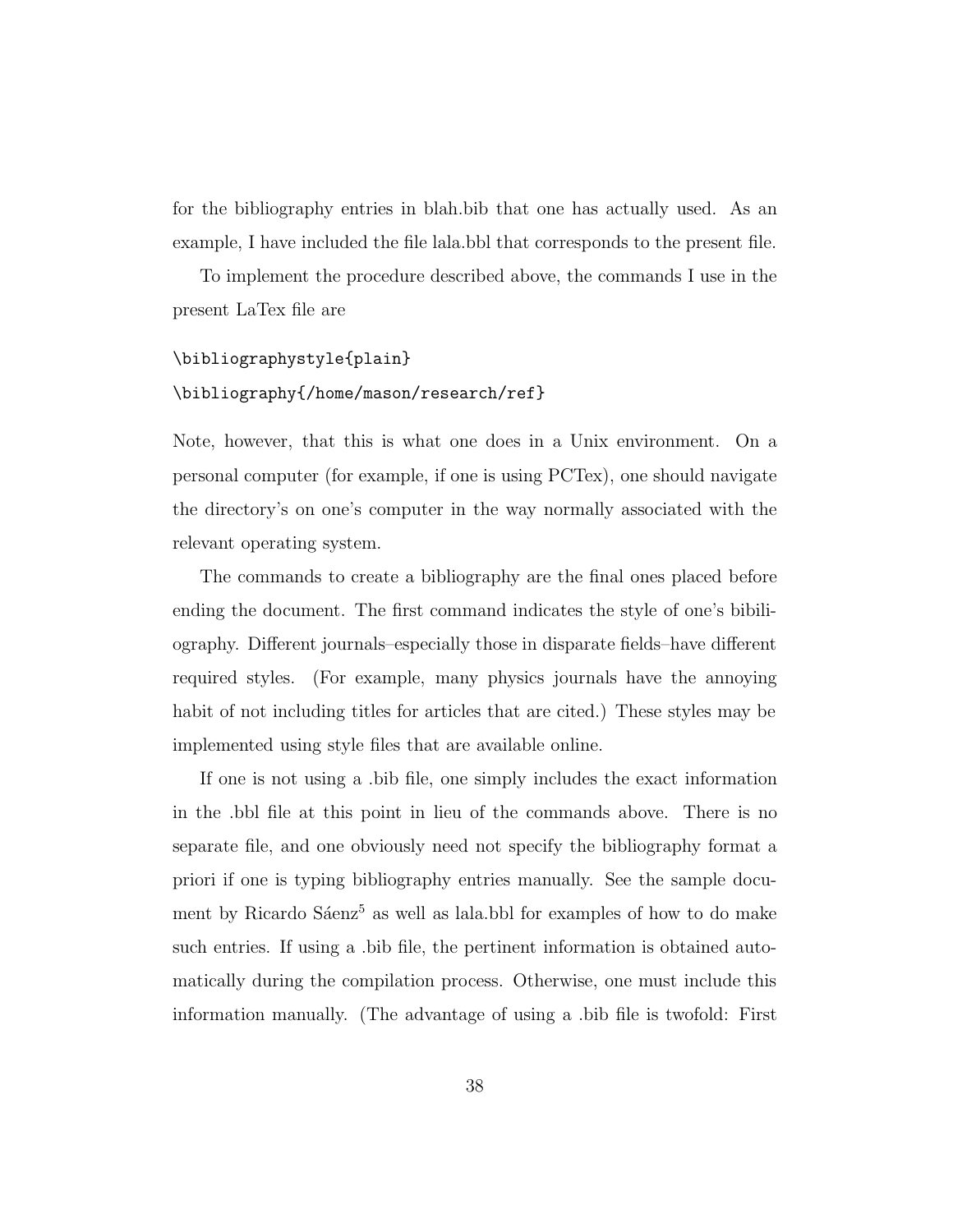one need not repeatedly type the same information multiple times. Second, it helps heep things organized.)

Before proceeding, let's briefly consider the contents of a manually-entered bibliography. An example of a bibliography item for a journal article is

```
\bibitem{shep4}
```

```
Armelle Barelli, Jean Bellissard, Philippe Jacquod, and Dima<sup>~</sup>L.
Shepelyanksy.
```
\newblock Two interacting {H}ofstadter butterflies.

\newblock {\em Physical Review B}, 55(15):9524--9533, April 1997.

The 'shep4' is the label used to cite this item in the text. For example, I have used

\cite{companion}

to cite The LaTex Companion. The brackets in

#### {H}

were applied in ref.bib to force that 'H' to be capitalized. (In many journals, only the first word in article titles are capitalized; however, as Hofstadter is a proper name, I used braces to indicate that the character should be copied exactly.)

An example of a bibliography item for a book is

\bibitem{vibe}

Isaac~B. Bersuker and Victor~Z. Polinger. \newblock {\em Vibronic Interactions in Molecules and Crystals}.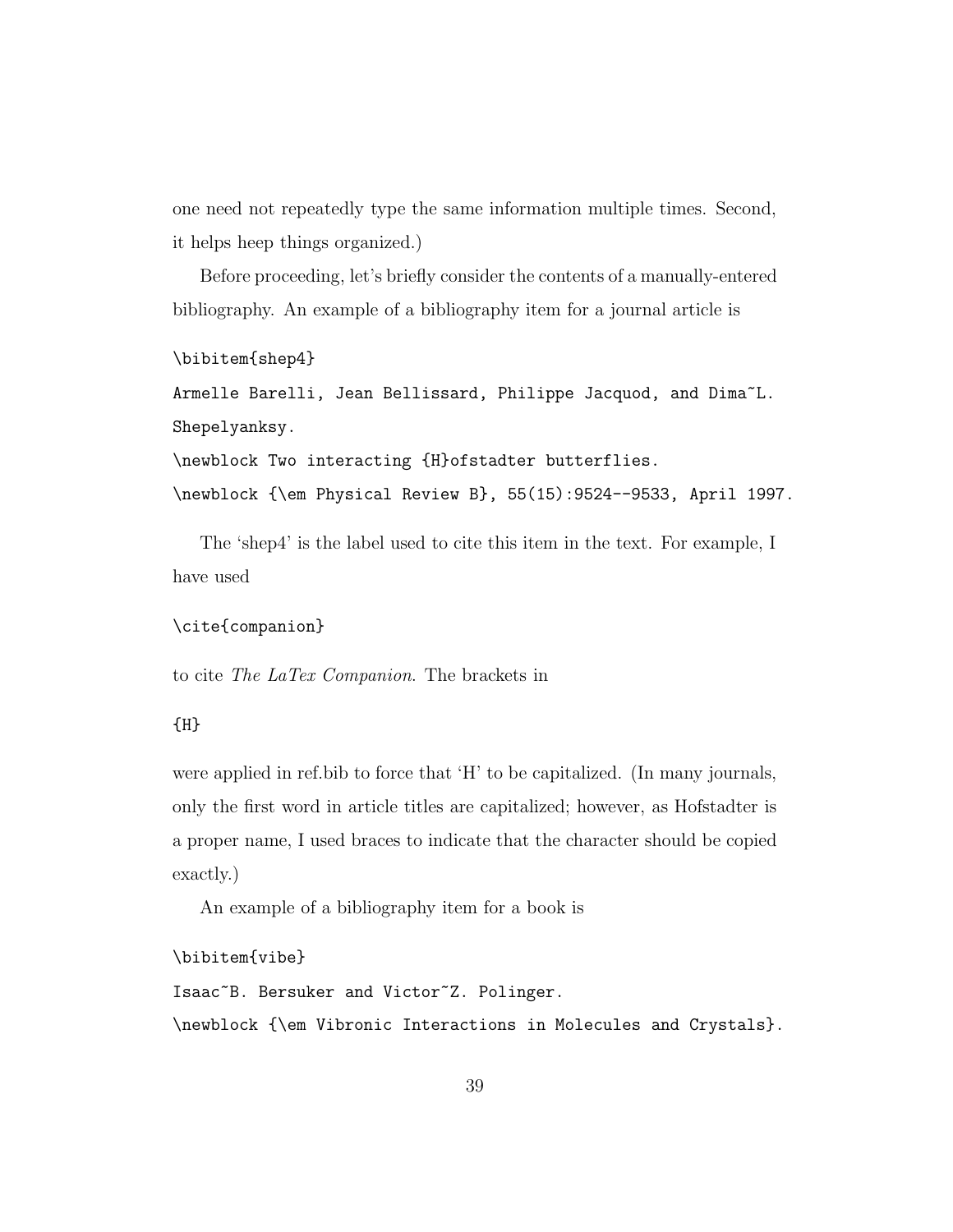\newblock Number~49 in Springer Series in Chemical Physics. Springer-Verlag, New York, NY, 1989.

After one has typed all the necessary bibliography entries, one uses the command

```
\end{thebibliography}
```
as all

\begin

commands must be complemented with the corresponding

\end

# **8 Compiling LaTex Documents**

To compile the LaTex document blah.tex (with a GUI interface), one types 'latex blah.tex' or simply 'latex blah'. This yields a .dvi file blah.dvi.

To apply an external bibliography file, one then types 'bibtex blah'. One must then type 'latex blah' once more. (In fact, one has to repeat these two commands several times to make sure that the bibliography is entered correctly. Once one no longer receives the message that there is some change in the biblography when typing the command 'latex blah', then one can stop doing this. I don't have a good explanation for why this is necessary.)

When using Unix, one can view .dvi files directly with the program xdvi, but one ordinarily wishes to obtain a postscript (.ps) file. To do so, type the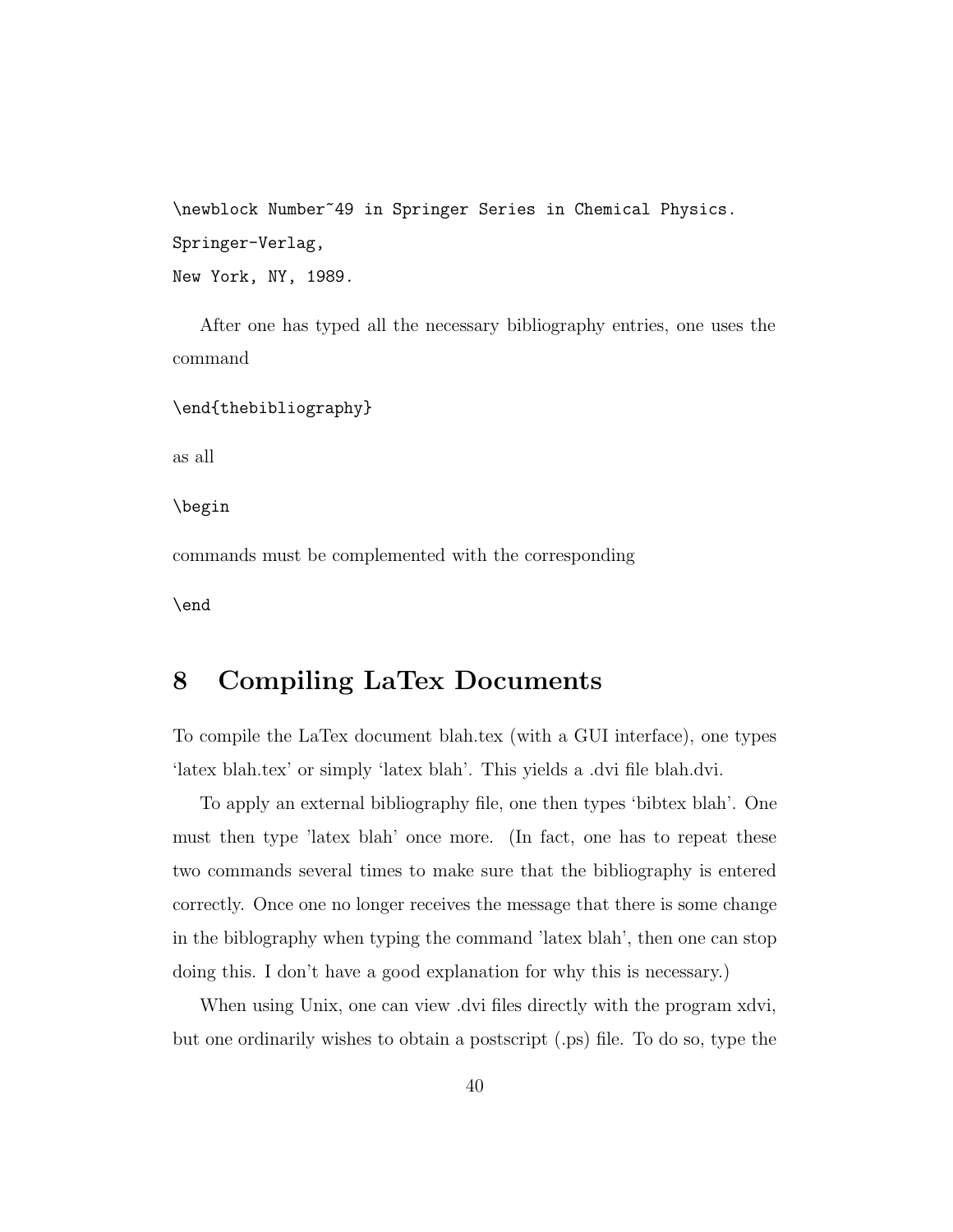command 'dvips blah.dvi -o blah.ps'. (This is accomplished automatically when compiling the LaTex code on Mac and Windoze implementations of LaTex.) To print the file directly, instead type 'dvips blah.dvi'. (The -o is to output to a file.) Postscript files (on any system) can be view with the program Ghostview (which is available for all major platforms), which can be downloaded for free. (MacGS is the Mac version of this program.)

It is sometimes desirable to obtain a .pdf file–especially when dealing with people who are not scientists. (Surprisingly many people simply don't know how to handle .ps files and seem unwilling to download Ghostview.) Some versions of Ghostview can convert files to .pdf format. Otherwise, one may use the command 'ps2pdf blah.pdf blah.ps' in Unix to obtain a .pdf file. One can also use Adobe Acrobat to do this.

# **9 Other Commands**

The discussion in this section does not even come close to exhausting LaTex's versatility. If you want to do something that has not been discussed here, please either ask me about it or take a look at the sources in the bibliography. The source I used most often is *The LaTex Companion*.<sup>2</sup> Other viable books concerning LaTex include The Joy of Tex,<sup>6</sup> The Texbook,<sup>3</sup> LaTex: Line by *Line*,<sup>1</sup> and (of course) the *LaTex User's Guide*.<sup>4</sup>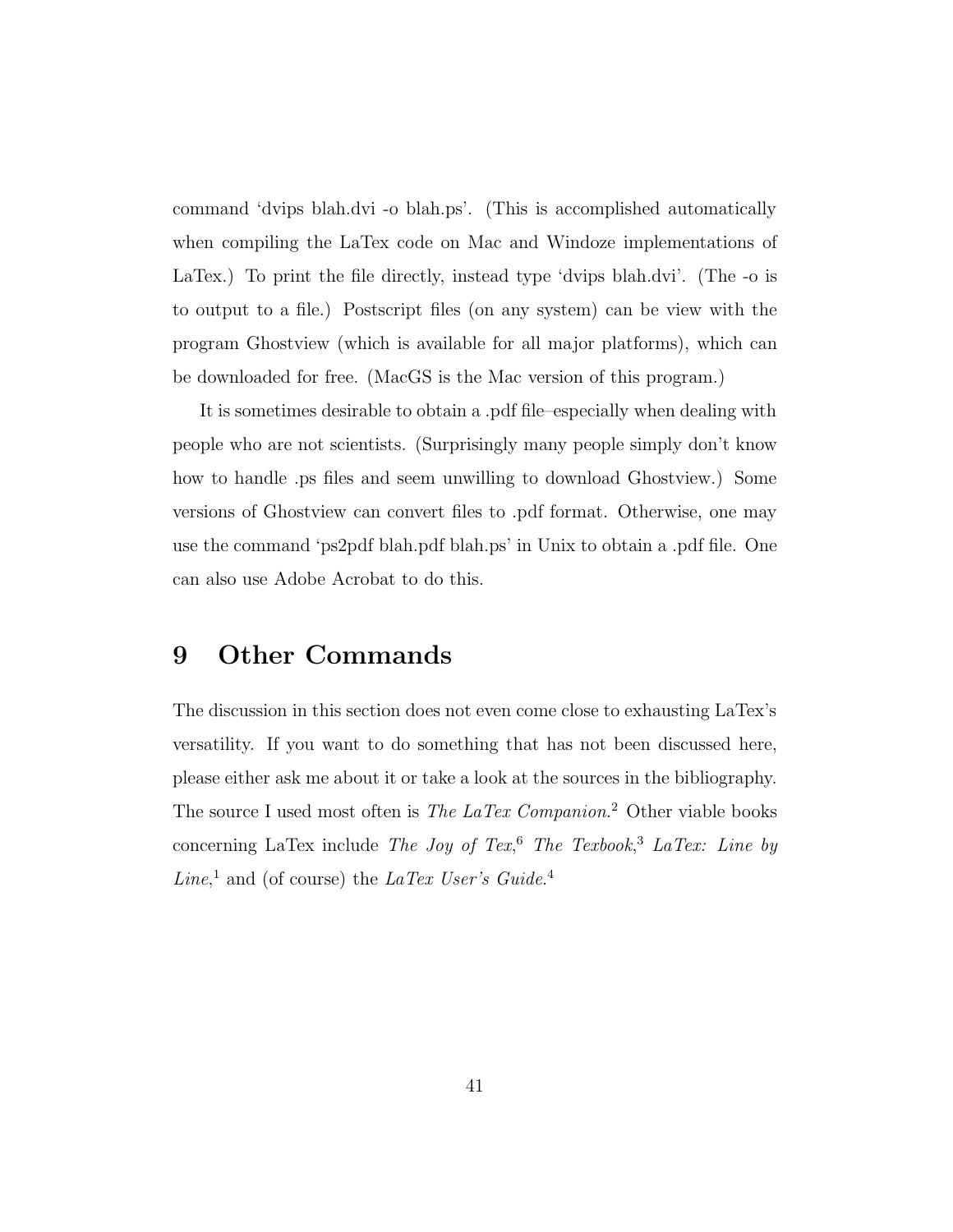# **10 Disclaimer**

I have attempted to discuss multiple flavors of LaTex. I use a Unix implementation, but I have attempted to discuss situations that are different for LaTex on other operating systems. Note in particular that the table environment does not work on PCTex (at least as implemented on the MTBI computers). One can, however, use the tabular environment and insert captions manually, as I discussed above.

# **11 Some Final Notes**

The present document is not meant to be a comprehensive discussion of LaTex. Its purpose is to help people writing their first (or perhaps second) mathematical document from LaTex. To assist future generations of MTBI students, please e-mail me at *mason@math.gatech.edu* if there are any topics that have not been included that you feel should have been incorporated. In particular, any MTBI students who attempted to do something in their projects that is not discussed here should contact me. (Please also provide a sample of your LaTex code.) Please also contact me if you find any errors in this document.

# **12 Acknowledgements**

Comments by Steve Wirkus yielded marked improvements in this tutorial. The LaTex code for the table and the second set of figures was adapted from a document produced by Warwick Tucker. Finally, I would like to thank